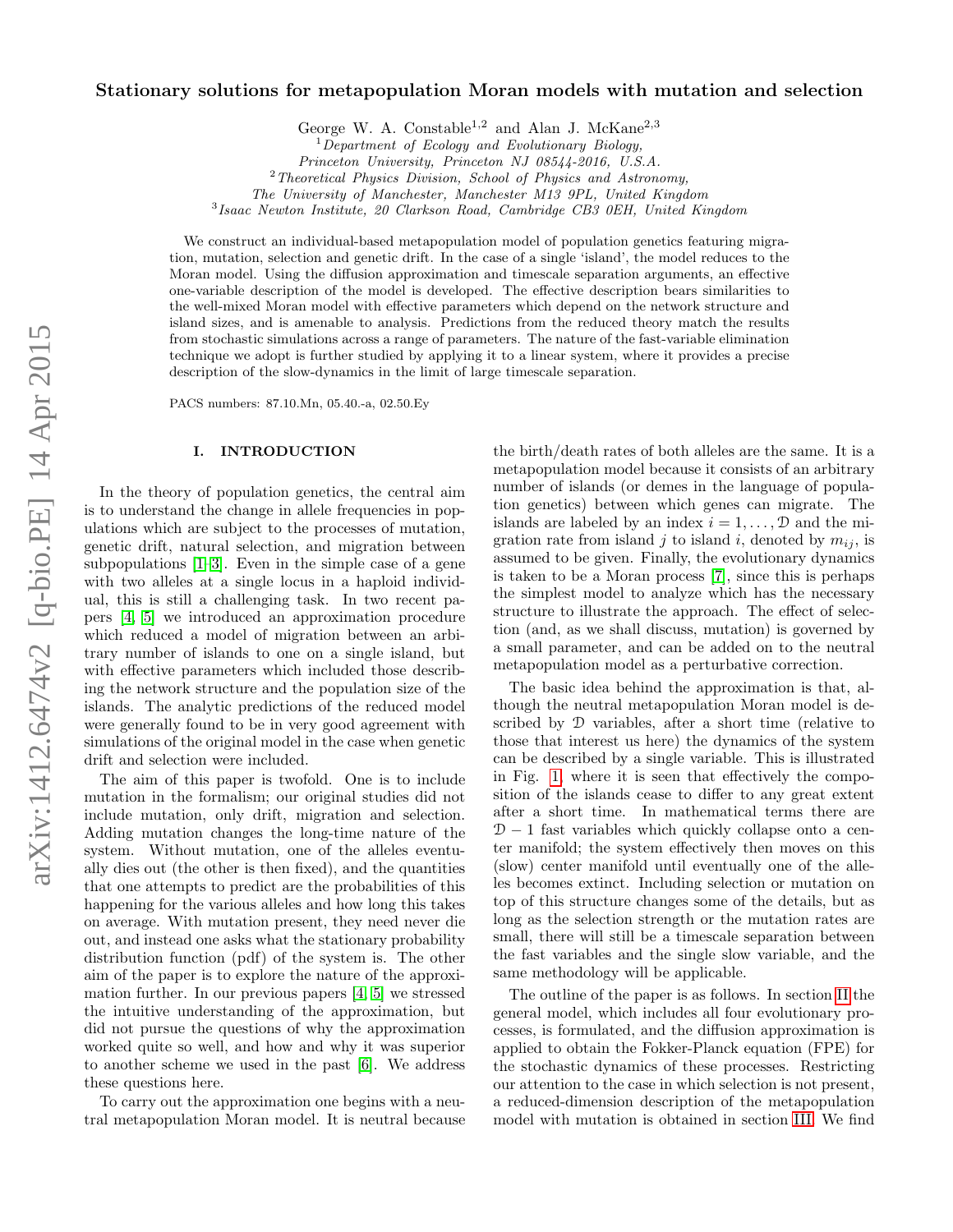

<span id="page-1-0"></span>FIG. 1: (Color online) This figure shows the fractions of type X individuals on each island i,  $n_i/\beta_i N$ , for a neutral sixisland metapopulation Moran model. Over short times (upper panel) the proportions of individuals on each island become almost equal. After this the trajectories of each island are coupled, so that over long times (lower panel) the system behaves approximately as a well-mixed model with effective parameters.

.

that the reduced model is exactly a one-island Moran model with an effective noise-strength and effective mutation rates which depend on the migration and mutation rates, and island sizes of the original model. In section [IV,](#page-6-0) the reduced system is derived with selection included. In all cases we show that the approximation leads to results which agree extremely well with simulations of the original model. The approximation method we use is one of a large class of similar methods, and in section [V](#page-8-0) we look at a simple model to obtain some insight into the features which make it successful. Finally, in section [VI,](#page-10-0) we conclude.

### <span id="page-1-1"></span>II. FORMULATION OF THE METAPOPULATION MORAN MODEL WITH MUTATION AND SELECTION

For the purposes of this paper, it is most clear to introduce the model in its full generality, that is, with mutation and selection included. This is because it is essentially no more complicated to make the diffusion approximation with all processes included as it is to use just the neutral version of the model (see Appendix [A](#page-11-0) and also Appendix A of [\[5\]](#page-15-3)).

We will assume the simplest constituents of the Moran

model: only two types of haploid organisms, one carrying allele X and the other allele Y. Each of the D islands contains  $n_i$  organisms of type X and  $N_i - n_i$  organisms of type  $Y$ , where the number of organisms on island  $i$ ,  $N_i$ , is fixed. The state of the system at any given time is then given by the vector  $\mathbf{n} = (n_1, \ldots, n_{\mathcal{D}})$ . The islands may contain different numbers of organisms, but it is assumed that these are not orders of magnitude different from each other, so that we may write  $N_i = \beta_i N$ , where N is a typical number of organisms on an island, and  $\beta_i$ is a number of order one.

The stochastic dynamics is assumed to be Markovian, that is, the rate of making a transition from the current state  $n$  to a new state  $n'$  only depends on these two states, and not on the previous history of the system. We denote this rate by  $T(n'|n)$ . The dynamics is then completely specified by the master equation [\[8\]](#page-15-6)

<span id="page-1-3"></span>
$$
\frac{dp(\boldsymbol{n},t)}{dt} = \sum_{\boldsymbol{n}' \neq \boldsymbol{n}} \left[ T(\boldsymbol{n}|\boldsymbol{n}')p(\boldsymbol{n}',t) - T(\boldsymbol{n}'|\boldsymbol{n})p(\boldsymbol{n},t) \right],\tag{1}
$$

with given initial conditions. The precise form of the transition rates  $T(n'|n)$  define the model.

The transition rates for the neutral metapopulation Moran model are a natural generalization of the rules of the well-mixed (one-island) Moran model [\[9\]](#page-15-7). They have the form  $[4, 5]$  $[4, 5]$ 

<span id="page-1-2"></span>
$$
T_0(n_i + 1|n_i) = \sum_{j=1}^{\mathcal{D}} (f_j) \left(\frac{n_j}{\beta_j N}\right) (m_{ij}) \left(\frac{\beta_i N - n_i}{\beta_i N - \delta_{ij}}\right),
$$
  

$$
T_0(n_i - 1|n_i) = \sum_{j=1}^{\mathcal{D}} (f_j) \left(\frac{\beta_j N - n_j}{\beta_j N}\right) (m_{ij}) \left(\frac{n_i}{\beta_i N - \delta_{ij}}\right),
$$
  
(2)

where the dependence of the probability transition rates,  $T_0(n'|n)$ , on elements of n that do not change in the transition has been suppressed. The subscripts zero indicate that this is a neutral process. Each of the four factors in these expressions represents a stage in picking an organism to reproduce and an organism to die. The first term in the sums is the probability of choosing island j, denoted by  $f_j$ , the second is the probability of picking an organism on island  $j$  to reproduce, the third is the probability that the offspring of this organism migrates to island i  $(m_{ij}, i \neq j)$  or that it stays on island j  $(m_{ij})$ , and finally the fourth is the probability of picking the organism to be replaced by the offspring. Note that since the population of each island is assumed fixed, the process of birth/death is necessarily coupled to migration. We now wish to extend this formalism to account for selection and mutation.

Let us first consider mutation. It is worthwhile noting that there is more than one way that mutation can be modeled [\[10\]](#page-15-8); here we will assume that the mutation events are independent of the birth/death events. We allow birth/death/migration events to happen a fraction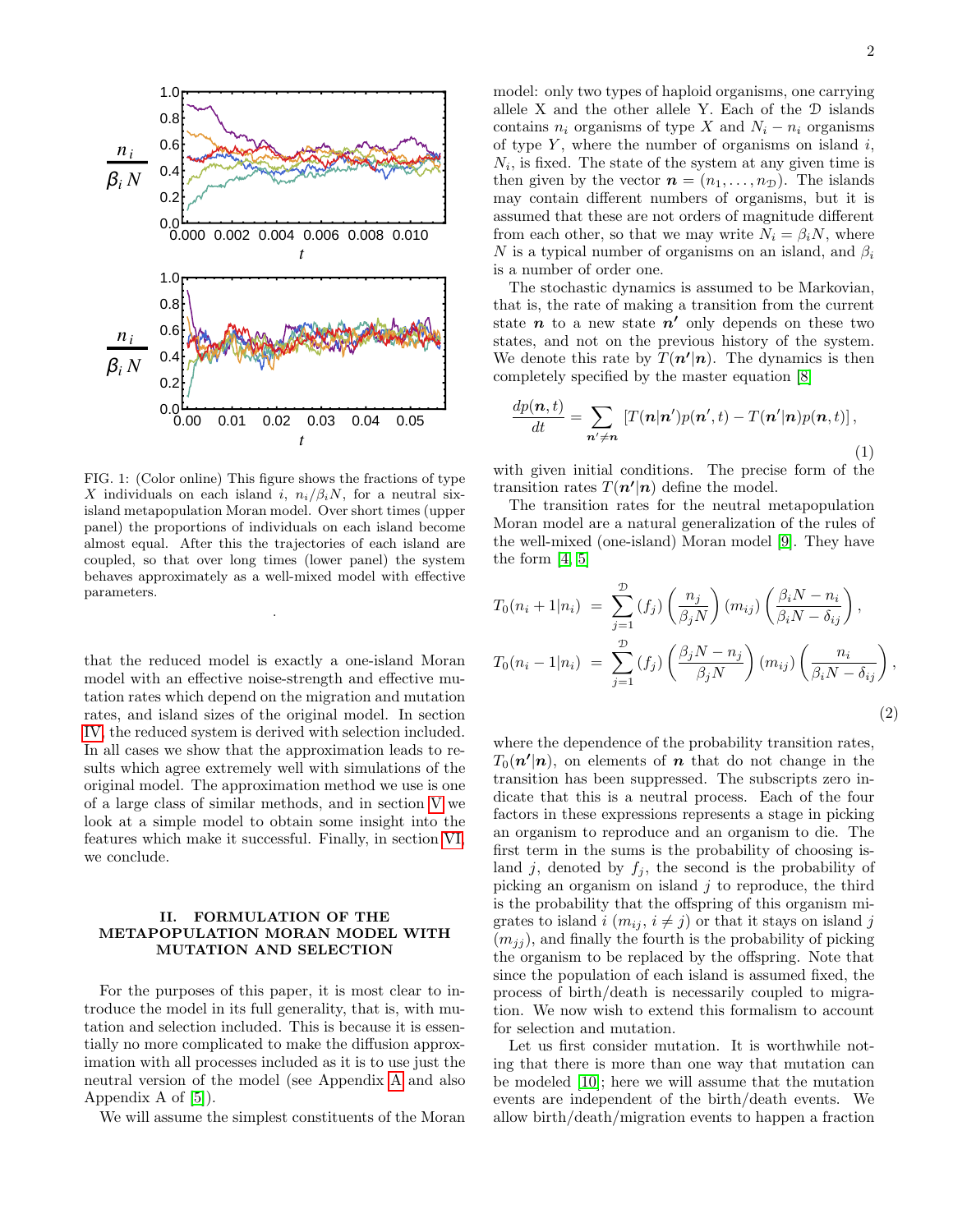b of the time, and mutation events a fraction  $(1 - b)$  of the time. If we denote  $\kappa_{1i}$  to be the mutation rate from Y to X on island i and  $\kappa_{2i}$  to be the mutation rate from  $X$  to  $Y$  on island  $i$ , then the transition rates are

<span id="page-2-0"></span>
$$
T_M(n_i + 1|n_i) = bT_0(n_i + 1|n_i) + (1 - b)\kappa_{1i} \frac{\beta_i N - n_i}{\beta_i N},
$$
  

$$
T_M(n_i - 1|n_i) = bT_0(n_i - 1|n_i) + (1 - b)\kappa_{2i} \frac{n_i}{\beta_i N},
$$
 (3)

where the rates  $T_0(n_i \pm 1|n_i)$  are given by Eq. [\(2\)](#page-1-2) and where the subscript M denotes 'mutation'. We have allowed for the mutation rates to vary from island to island. The concept of mutation varying with habitat is perhaps less intuitive than that of selective pressure changing according to the environment. However, there have been experimental studies of certain species that suggest that mutation rates can increase as a result of external environmental stress factors (see, for example [\[11\]](#page-15-9)). Note that since there is no selective pressure, the probability of birth/death/migration events is still proportional to the neutral transition rates, albeit moderated by a factor b.

We now turn to how selection is incorporated into the metapopulation Moran model. If a well-mixed system features selection, it is assumed that the probability of each of the types reproducing is weighted by some factor, rather than simply being proportional to the frequencies of the respective types. These weightings increase or decrease the propensity of the individuals to reproduce with respect to one another, which generates a selective pressure. Here, these weightings are given by the vectors  $W_X$ and  $W_Y$  whose  $i<sup>th</sup>$  elements give the fitness weightings on the  $i<sup>th</sup>$  island of types X and Y respectively. The transition rates for the metapopulation model with selection are then

<span id="page-2-1"></span>
$$
T_S(n_i + 1|n_i) = \sum_{j=1}^{\mathcal{D}} f_j \frac{[W_X]_j n_j}{[W_X]_j n_j + [W_Y]_j (\beta_j N - n_j)} \times
$$
  

$$
m_{ij} \frac{(\beta_i N - n_i)}{\beta_i N - \delta_{ij}},
$$
  

$$
T_S(n_i - 1|n_i) = \sum_{j=1}^{\mathcal{D}} f_j \frac{[W_Y]_j (\beta_j N - n_j)}{[W_X]_j n_j + [W_Y]_j (\beta_j N - n_j)} \times
$$
  

$$
m_{ij} \frac{n_i}{\beta_i N - \delta_{ij}},
$$
 (4)

where the normalization of the fitness terms has been chosen to keep the birth/death rate of the system fixed.

Finally, we wish to include both selection and mutation. Since mutation and selection are independent processes, we would still expect the mutation to be controlled by the term with the prefactor  $(1 - b)$  in Eq. [\(3\)](#page-2-0). However, we would expect the birth/death/migration events, moderated by the factor  $b$ , to now include the selective pressures described by the rates Eq. [\(4\)](#page-2-1). This leads to the transition rates

$$
T_{MS}(n_i + 1|n_i) = bT_S(n_i + 1|n_i) + (1 - b)\kappa_{1i} \frac{\beta_i N - n_i}{\beta_i N},
$$
  
\n
$$
T_{MS}(n_i - 1|n_i) = bT_S(n_i - 1|n_i) + (1 - b)\kappa_{2i} \frac{n_i}{\beta_i N}.
$$

Since we are free to rescale time in the master equation by a factor of b, and absorb a factor of  $(1 - b)/b$  into the mutation rates, this expression for the transition rates can be simplified to

<span id="page-2-2"></span>
$$
T_{MS}(n_i + 1|n_i) = T_S(n_i + 1|n_i) + \kappa_{1i} \frac{\beta_i N - n_i}{\beta_i N},
$$
  
\n
$$
T_{MS}(n_i - 1|n_i) = T_S(n_i - 1|n_i) + \kappa_{2i} \frac{n_i}{\beta_i N}.
$$
 (5)

These transition rates, along with the master equation [\(1\)](#page-1-3), define a metapopulation Moran model with migration, mutation and selection.

We have now constructed a model containing migration, mutation and selection which, being stochastic, also takes account of genetic drift. However, the master equation is a set of  $\mathcal{D}(N+1)$  difference equations with which it is very difficult to make analytic progress. However, a standard way to simplify the system is available via the diffusion approximation. The assumption at the heart of the diffusion approximation is that, for large enough system size (in this case the island size  $\beta_i(N)$ , the system can be described by a set of approximately continuous variables  $x_i = n_i/\beta_i N$ . If additionally the transitions between states are sufficiently local, in this case guaranteed by the fact that transitions from a state  $n_i$  only take the system to neighboring states  $n_{i+1}$  and  $n_{i-1}$ , a Taylor expansion of the master equation in the continuous variables  $x_i$  can be be conducted in the small parameter  $(\beta_i N)^{-1}.$ 

The full procedure is described mathematically in Appendix [A.](#page-11-0) Here we simply note that using Eqs. [\(A1\)](#page-11-1) and [\(A3\)](#page-11-2), together with the transition rates [\(5\)](#page-2-2), the master equation for the system with migration, selection and mutation can be approximated by the Fokker-Planck equation

<span id="page-2-3"></span>
$$
\frac{\partial p(\boldsymbol{x},t)}{\partial t} = -\frac{1}{N} \sum_{i=1}^{D} \frac{\partial}{\partial x_i} \left[ A_i(\boldsymbol{x}) p(\boldsymbol{x},t) \right] \n+ \frac{1}{2N^2} \sum_{i=1}^{D} \frac{\partial^2}{\partial x_i^2} \left[ B_{ii}(\boldsymbol{x}) p(\boldsymbol{x},t) \right].
$$
\n(6)

The drift vector has elements

<span id="page-2-4"></span>
$$
A_i(\boldsymbol{x}) = \frac{1}{\beta_i} \sum_{j=1}^{\mathcal{D}} \frac{G_{ij}}{([W_X]_j - [W_Y]_j) x_j + [W_Y]_j} \times \{ [W_X]_j x_j - [W_Y]_j x_i - ([W_X]_j - [W_Y]_j) x_i x_j \} + \frac{1}{\beta_i} [\kappa_{1i} - (\kappa_{1i} + \kappa_{2i}) x_i], \tag{7}
$$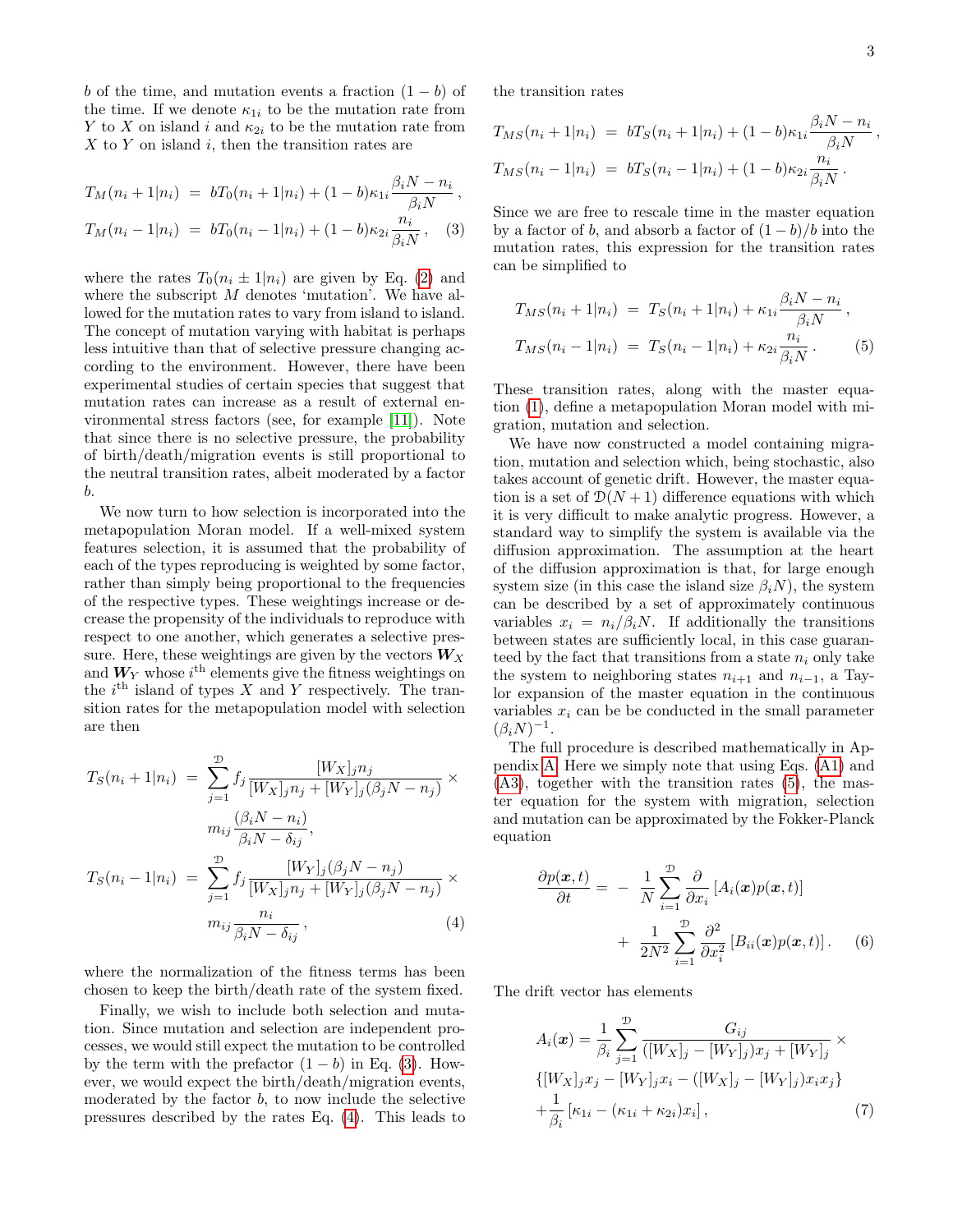and the diffusion matrix is

<span id="page-3-1"></span>
$$
B_{ii}(\boldsymbol{x}) = \frac{1}{\beta_i^2} \sum_{j=1}^{\mathcal{D}} \frac{G_{ij}}{([W_X]_j - [W_Y]_j) x_j + [W_Y]_j} \times
$$
  
{ $[W_X]_j x_j + [W_Y]_j x_i - ([W_X]_j + [W_Y]_j) x_i x_j + \mathcal{O}(\kappa_1, \kappa_2)$ \n(8)

where the vectors  $\kappa_1 = (\kappa_{11}, \kappa_{12}, \ldots, \kappa_{1D})$  and  $\kappa_2 =$  $(\kappa_{21}, \kappa_{22}, \ldots, \kappa_{2D})$  have been introduced and where  $G_{ij} \equiv m_{ij} f_j$ . The parameters  $\kappa_{1i}$  and  $\kappa_{2i}$  are assumed to be small, of the order of  $N^{-1}$ , so that the order  $\kappa_1$  and  $\kappa_2$  terms in Eq. [\(8\)](#page-3-1) are of the same order as the  $N^{-3}$ terms neglected in the expansion of the master equation, and so may be similarly neglected.

In what follows, we will make use of the equivalence  $[12, 13]$  $[12, 13]$  between the FPE  $(6)$  and the Itō stochastic differential equation (SDE)

<span id="page-3-3"></span>
$$
\dot{x}_i = A_i(\boldsymbol{x}) + \frac{1}{\sqrt{N}} \eta_i(\tau) , \qquad (9)
$$

where the dot indicates differentiation with respect to  $\tau = t/N$ , and  $\eta(\tau)$  is a Gaussian white noise with zero mean and correlation functions

$$
\langle \eta_i(\tau) \eta_j(\tau') \rangle = B_{ij}(\boldsymbol{x}) \delta(\tau - \tau'). \tag{10}
$$

It is useful to think of this intuitively as the deterministic system,  $\dot{x}_i = A_i(\boldsymbol{x})$ , with a small amount of added noise. With the full details of the Fokker-Planck equation now in hand, we may proceed to analyze the behavior of the system.

### <span id="page-3-0"></span>III. REMOVING FAST DEGREES OF FREEDOM FROM THE METAPOPULATION MODEL WITH MUTATION

To begin our analysis, we consider first the metapopulation Moran model with mutation but no selection;  $[W_X]_i = [W_Y]_i = 0$  for each island. Once again the FPE for this system is given by Eq. [\(6\)](#page-2-3) but now with the elements of the drift vector taking the simplified form

<span id="page-3-4"></span>
$$
A_i(\boldsymbol{x}) = \sum_{j=1}^{\mathcal{D}} H_{ij} x_j + \frac{1}{\beta_i} \left[ \kappa_{1i} - (\kappa_{1i} + \kappa_{2i}) x_i \right], \quad (11)
$$

where the elements of the matrix  $H$  are given by Eq. [\(A6\)](#page-12-0). The diagonal elements of the diffusion matrix meanwhile are given by

<span id="page-3-5"></span>
$$
B_{ii}(\boldsymbol{x}) = \frac{1}{\beta_i^2} \sum_{j=1}^{D} G_{ij} (x_i + x_j - 2x_i x_j), \qquad (12)
$$

where the higher order terms  $\kappa_1$  and  $\kappa_2$  in Eq. [\(8\)](#page-3-1) have been neglected.



<span id="page-3-2"></span>FIG. 2: (Color online) Trajectories of a neutral system with three islands. It can be seen that after a short time, the stochastic trajectories denoted by orange and red points, come to lie in the region of the one-dimensional center manifold, the thick blue line  $x_1 = x_2 = x_3$ . The stochastic trajectories follow an approximately deterministic trajectory to the center manifold, indicated by the black arrows.

.

To understand how fast-variable elimination can be used to simplify this system, it is best to briefly consider the neutral deterministic system obtained by taking  $\kappa_{1i} = \kappa_{2i} = 0$  for all i, and  $N \to \infty$ . In this case, the deterministic system is linear:  $\dot{x}_i = \sum_j H_{ij} x_j$ , and has a very simple dynamics. This is a consequence of the fact that the eigenvalue spectrum of the matrix  $H$ is such that its largest eigenvalue,  $\lambda^{(1)}$  is zero, and the remaining  $\mathcal{D} - 1$  eigenvalues,  $\lambda^{(i)}$ ,  $i = 2, \ldots, \mathcal{D}$ , have a negative real part [\[4\]](#page-15-2). Therefore, as long as these negative real parts are not too close to zero, the dynamics will consist of a rapid collapse of  $D - 1$  'fast' variables, onto the center manifold, defined by the right-eigenvector of H corresponding to the zero eigenvalue. The equation for this line is given by  $x_i = x_j$  for all i and j (see Appendix [B\)](#page-12-1). The remaining eigenvectors are used to determine the fast directions. For finite  $N$  there is still a collapse to the center manifold which is dominated by the deterministic dynamics, but near to the center manifold, the dynamics consists of stochastic drift along the center manifold, until an axis is reached, and fixation occurs. An illustrative case for three islands is presented in Fig. [2.](#page-3-2)

Since  $\kappa_{1i}$  and  $\kappa_{2i}$  are assumed to be small, we still expect the separation between the fast and slow timescales to hold when mutation is included, which should allow us to eliminate the  $D-1$  fast modes, leaving an effective model with one degree of freedom. That this is the case is illustrated in Fig. [3.](#page-4-0) However now there is no center manifold, but instead a slow subspace. This leaves us with a problem; without a line of fixed points about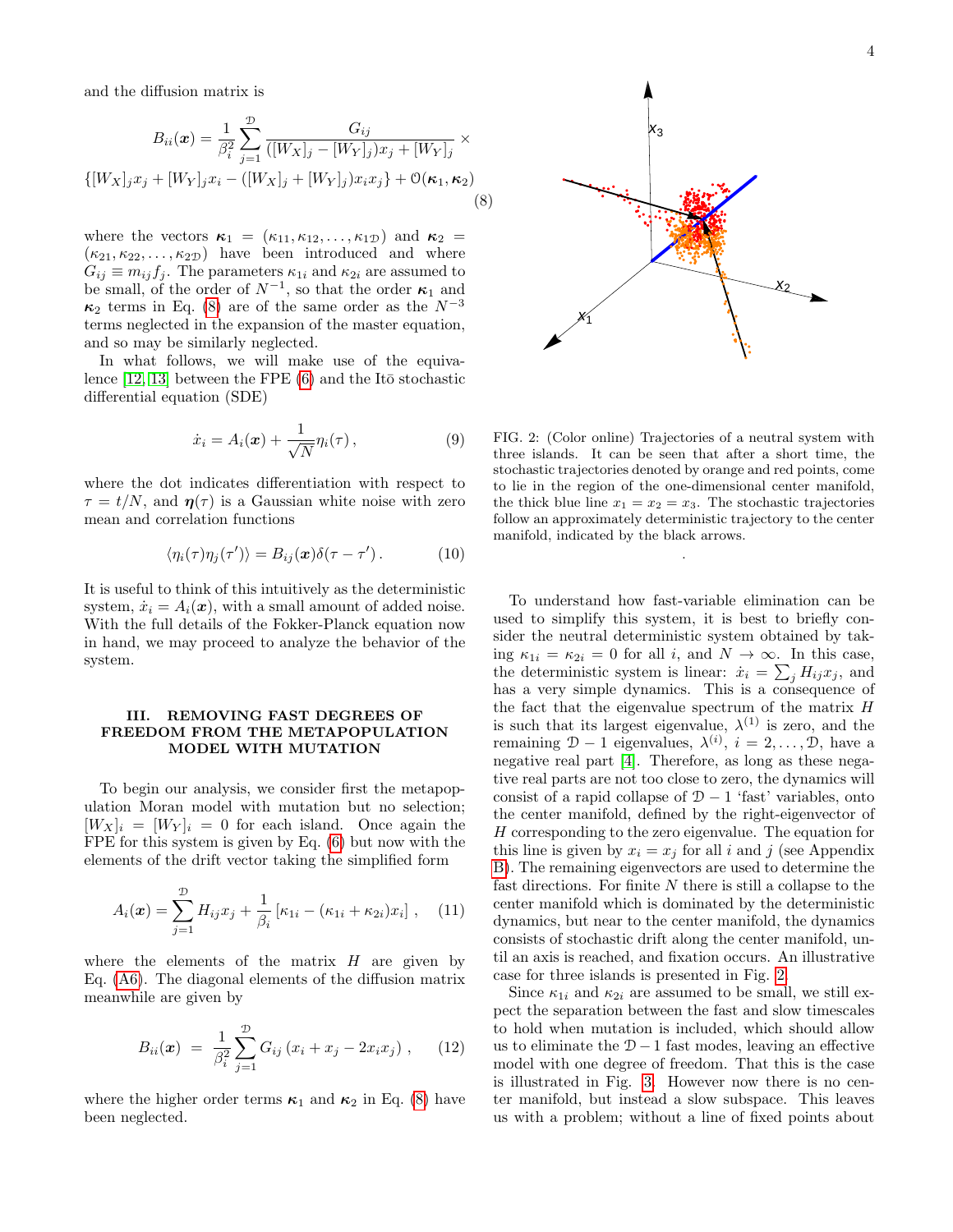

<span id="page-4-0"></span>FIG. 3: (Color online) Deterministic trajectories (gray) plotted for the two-island Moran model with mutation. The slow subspace, Eq. [\(14\)](#page-4-1), is plotted as a blue dashed line. A histogram of trajectories of the original IBM are overlaid in orange. Having relaxed to the slow subspace, they can be seen to be confined to its vicinity.

.

which we can linearize, there are no eigenvectors with which to characterize the fast and slow modes. Our solution to this difficulty, which worked extremely well when selection was added [\[4\]](#page-15-2), is to continue to use the eigenvectors found when mutation is absent. Since the mutation rates are very small, this should, and as we will see does, provide a reduced model which is an excellent approximation to the original IBM.

To recap then, the fast-mode elimination procedure consists of eliminating the dynamics in the  $D-1$  fast directions, and keeping only the dynamics in the 'slow' direction. There is more than one way to carry this out, as will be discussed in section [V.](#page-8-0) While a more detailed summary of the method discussed in [\[4\]](#page-15-2) and [\[5\]](#page-15-3) is given in Appendix [B,](#page-12-1) here we will content ourselves with stating the main features of the procedure.

The method makes extensive use of the left- and righteigenvectors of H, denoted  $\mathbf{u}^{(i)}$  and  $\mathbf{v}^{(i)}$  respectively. In the case of the neutral system,  $v^{(1)}$  is coincident with the slow (stationary) direction, while the vectors  $v^{(j)}$  for  $j \geq 2$  give information about the fast directions. The vectors  $u^{(i)}$  meanwhile form an orthogonal set such that

<span id="page-4-6"></span>
$$
\sum_{k=1}^{\mathcal{D}} u_k^{(i)} v_k^{(j)} = \delta_{ij}.
$$
 (13)

The method we use in this paper consists of two separate steps. The first is that the system is restricted to the slow subspace of the deterministic system. Obtaining an analytic description for this line is not straightforward, however a very good approximation can be obtained as

the solution to the equation

<span id="page-4-1"></span>
$$
\sum_{i=1}^{\mathcal{D}} u_i^{(j)} A_i(\boldsymbol{x}) = 0, \qquad j = 2, ..., \mathcal{D}.
$$
 (14)

Here the slow subspace is approximated as the space on which the drift vector has no components in the fast directions of the neutral system. To complete the reduction procedure, we apply a projection matrix to the SDE (evaluated on the slow subspace), to remove any further contributions from the fast directions. The projection matrix in this case takes the particularly simple form

<span id="page-4-5"></span>
$$
P_{ij} = u_j^{(1)}, \t i = 1, ..., \mathcal{D}.
$$
 (15)

Essentially this maps the deterministic dynamics on the slow subspace onto the line  $x_i = z$  while simultaneously removing any contribution from the noise in the fast directions.

We now wish to apply this method to the SDE [\(9\)](#page-3-3) with drift vector Eq. [\(11\)](#page-3-4) and diffusion matrix Eq. [\(12\)](#page-3-5). We begin by decomposing the coordinate  $x_i$  as follows:

<span id="page-4-2"></span>
$$
x_i = zv_i^{(1)} + \sum_{j=2}^{\mathcal{D}} w_j v_i^{(j)}, \ i = 1, \dots, \mathcal{D}, \qquad (16)
$$

where z is the slow mode, the  $w_i$  are the fast modes. If we now apply the condition in Eq. [\(14\)](#page-4-1), but to  $A_i(\boldsymbol{x})$ given by Eq.  $(11)$ , we find in terms of the coordinates z and  $w_i$  that

<span id="page-4-3"></span>
$$
w_j = -\frac{1}{\lambda^{(j)}} \sum_{k=1}^{\infty} \frac{u_k^{(j)}}{\beta_k} \left[ \kappa_{1k} - (\kappa_{1k} + \kappa_{2k}) z \right] + \mathcal{O}(\kappa^2), \tag{17}
$$

where by  $\mathcal{O}(\kappa^2)$  we mean any product of two or more of the  $\kappa_{1i}$  or  $\kappa_{2i}$ ,  $i = 1, \ldots, \mathcal{D}$ . In essence, Eqs. [\(16\)](#page-4-2) and [\(17\)](#page-4-3) tell us the following. When there is no mutation present, the deterministic system rapidly collapses to the center manifold  $x_i = z$ , for all i. When mutation is introduced, the collapse still happens, but now it is to the slow subspace, which from Eqs. [\(16\)](#page-4-2) and [\(17\)](#page-4-3) is seen to be given by

<span id="page-4-4"></span>
$$
x_i = z - \sum_{j=2}^{\mathcal{D}} \sum_{k=1}^{\mathcal{D}} \frac{u_k^{(j)} v_i^{(j)}}{\lambda^{(j)} \beta_k} \left[ \kappa_{1k} - (\kappa_{1k} + \kappa_{2k}) z \right], \quad (18)
$$

where  $i = 1, \ldots, \mathcal{D}$  and where we have again neglected  $\mathcal{O}(\kappa^2)$ Since in practice the mutation rates are tiny, the deviation of the slow subspace defined in Eq. [\(18\)](#page-4-4) from the the line  $x_i = z$  is almost impossible to see on any plot. Furthermore, to calculate quantities to first order in the mutation strength the specific form of Eq. [\(18\)](#page-4-4) is not required, as we shall see below. However, we will use the concept of a slow subspace in a more substantive way in section [IV,](#page-6-0) when selection is introduced.

Therefore the application of the fast mode elimination procedure now first consists of evaluating  $A_i(x)$  and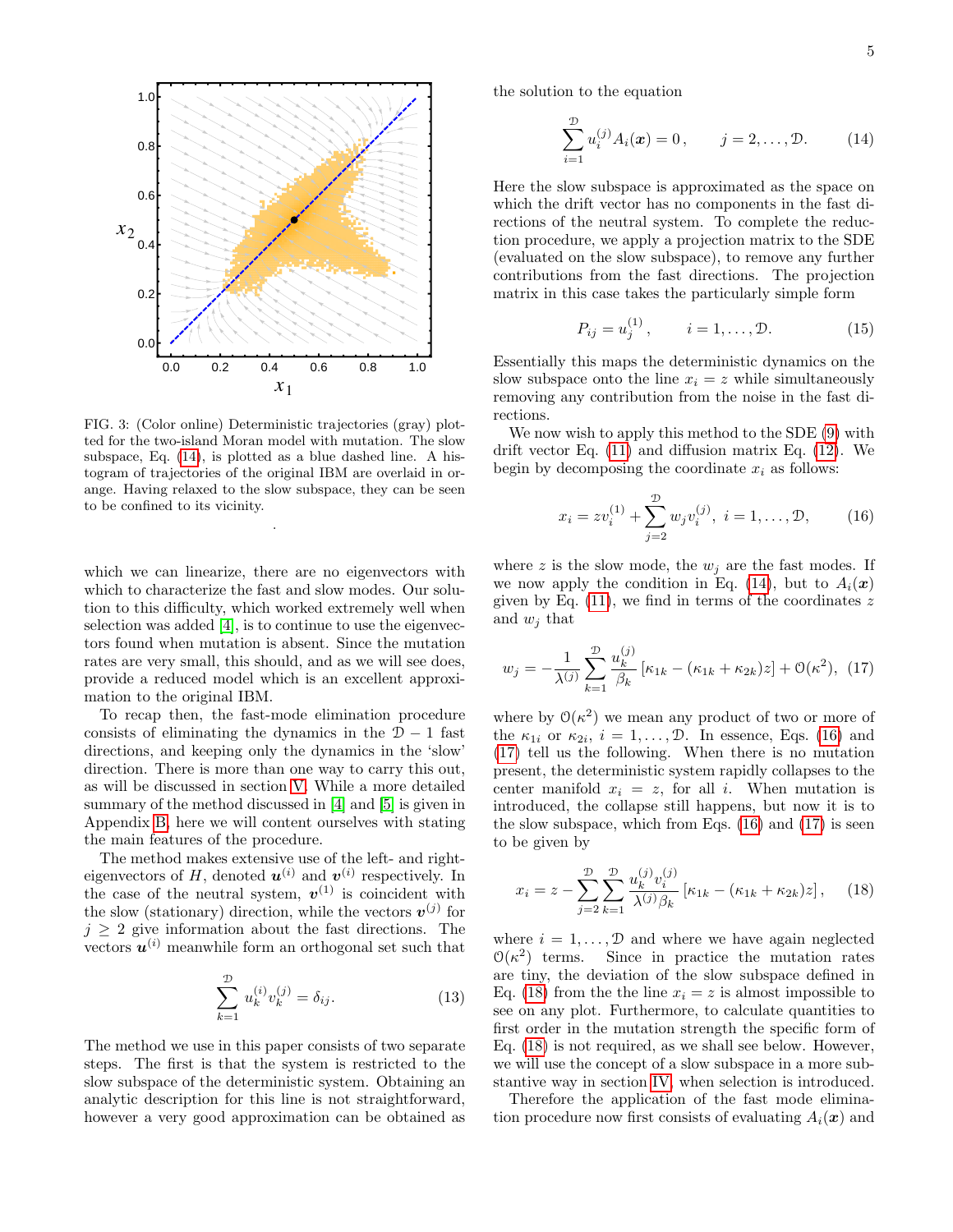$B_{ii}(\mathbf{x})$  on the slow subspace, and then using the projec-tion operator [\(15\)](#page-4-5), to obtain  $\bar{A}(z) = \sum_{i=1}^{D} u_i^{(1)} A_i(z)$  and  $\bar{B}(z) = \sum_{i=1}^{D} \left[u_i^{(1)}\right]^2 B_{ii}(z)$ , the effective drift and diffusion terms on the center manifold. The first term in Eq. [\(11\)](#page-3-4) does not contribute, since when acted upon by  $u_i^{(1)}$  it vanishes. In the second term we only need to set  $x_i$  equal to z to this order, and so using the definition of  $\overline{A}(z)$  we find

$$
\bar{A}(z) = \sum_{i=1}^{\mathcal{D}} \frac{u_i^{(1)}}{\beta_i} \left[ \kappa_{1i} - (\kappa_{1i} + \kappa_{2i})z \right] + \mathcal{O}(\kappa^2). \tag{19}
$$

To this order  $\overline{B}(z)$  is identical to that found without mu-tation (see Eqs. [\(B5\)](#page-12-2)-[\(B7\)](#page-12-3)), that is  $\bar{B}(z) = 2b_1z(1-z)$ with

<span id="page-5-0"></span>
$$
b_1 = \sum_{i,k=1}^{\mathcal{D}} [u_i^{(1)}]^2 G_{ik} \beta_i^{-2}.
$$
 (20)

Therefore the reduced FPE is

<span id="page-5-6"></span>
$$
\frac{\partial p}{\partial \tau} = -\frac{\partial}{\partial z} \left[ \bar{A}(z)p \right] + \frac{1}{2N} \frac{\partial^2}{\partial z^2} \left[ \bar{B}(z)p \right],\qquad(21)
$$

where

<span id="page-5-1"></span>
$$
\bar{A}(z) = \hat{\kappa}_1 - (\hat{\kappa}_1 + \hat{\kappa}_2) z, \quad \bar{B}(z) = 2b_1 z (1 - z), \quad (22)
$$

to leading order in  $\kappa_{1i}$  and  $\kappa_{2i}$ . Here  $b_1$  is given by Eq.  $(20)$  and

<span id="page-5-2"></span>
$$
\hat{\kappa}_1 = \sum_{i=1}^{\mathcal{D}} \frac{u_i^{(1)} \kappa_{1i}}{\beta_i}, \quad \hat{\kappa}_2 = \sum_{i=1}^{\mathcal{D}} \frac{u_i^{(1)} \kappa_{2i}}{\beta_i}.
$$
 (23)

The drift and diffusion coefficients of the effective model, given by Eq. [\(22\)](#page-5-1) have precisely the form of a well-mixed Moran model, but with a noise strength enhanced by a factor of  $b_1$  and mutation rates expressed by Eq. [\(23\)](#page-5-2). Even if the mutation rates do not vary from island to island, they will still be enhanced by a non-trivial factor of  $\sum_i u_i^{(1)}/\beta_i$ .

As we have already stressed, having non-zero mutation rates ensures that the system never reaches fixation. Instead it will eventually approach a stationary pdf which, because the FPE is that of a one-island model, has the well-known form  $[1, 7, 14]$  $[1, 7, 14]$  $[1, 7, 14]$ 

<span id="page-5-3"></span>
$$
p_{\rm st}(z) = N z^{c_1} (1 - z)^{c_2}, \qquad (24)
$$

where  $N$  is a normalization constant and where

<span id="page-5-4"></span>
$$
c_1 = \frac{N}{b_1}\hat{\kappa}_1 - 1, \quad c_2 = \frac{N}{b_1}\hat{\kappa}_2 - 1.
$$
 (25)

The effect of the structure of the network of islands on the dynamics can now be investigated.

In order to examine the effect of the metapopulation structure, the predictions of the effective models will be



<span id="page-5-5"></span>FIG. 4: (Color online) Stationary pdf of a metapopulation Moran model with mutation. The system has four islands of equal size  $N = 300$  connected by a symmetric migration matrix with diagonal entries  $m_{ii} = 0.9$ . The mutation rates are  $\kappa_{1i} = \kappa_{2i} = 7 \times 10^{-4}$  for each island. The filled orange histogram is obtained from stochastic simulations of the IBM, while the solid black line is obtained from theory (Eq. [\(24\)](#page-5-3)). The dashed line is the theoretical prediction of a well-mixed model with the same average mutation rates and a population size DN.

compared with those obtained from a well-mixed, unstructured analog. The unstructured analog is taken to be a well-mixed one-island model with the mean mutation rates of the metapopulation model (weighted by island size). We begin by considering the most simple case, that when all islands are the same size,  $\beta_i = 1 \ \forall i$ , and where the matrix  $G$  is symmetric. If  $G$  is symmetric it is straightforward to show [\[4\]](#page-15-2) that  $u_i^{(1)}$  is given by  $\beta_i / \sum_j \beta_j$ and  $b_1$  by  $(\sum_j \beta_j)^{-2}$ . Therefore if in addition  $\beta_i = 1$ , one obtains  $\hat{\kappa}_1 = \sum_{j=1}^{\mathcal{D}} \kappa_{1j}/\mathcal{D}$  and  $\hat{\kappa}_2 = \sum_{j=1}^{\mathcal{D}} \kappa_{2j}/\mathcal{D}$ . The effective mutation rates are simply equal to the mean of the mutation rates across demes. The effect of the term  $N/b_1$  in Eq. [\(25\)](#page-5-4) is not so straightforward. Recalling that the total population is given by  $N_{\text{Tot}} = N \mathcal{D}$  in this situation, one finds  $N/b_1 = \mathcal{D}N_{\text{Tot}}$ . The reduced system therefore has a greater effective system size than its wellmixed unstructured analog. This means that, in the case where the matrix  $G$  is symmetric, the effect of the population structure is to reduce the effect of the noise on the stationary distribution. An example of such a case is given in Fig. [4.](#page-5-5) The noise induced bistability found in the well-mixed unstructured analogue of the model [\[15\]](#page-15-13) is no longer present, and the deterministic dynamics dominate.

In general, it is found that the effect of population structure identified above is seen in most other parameter regimes. That is, the effect of population structure is in general to reduce the effect of the noise on the stationary distribution, relative to a well-mixed system with the same total population size and mean mutation rates. However, there do exist some cases where the converse is true, where the population structure increases the effect of noise relative to the well-mixed model. In Fig. [5,](#page-6-1) the stationary distributions for a well-mixed model and a two-island system are plotted for a situation in which this is the case. We note that numerically it appears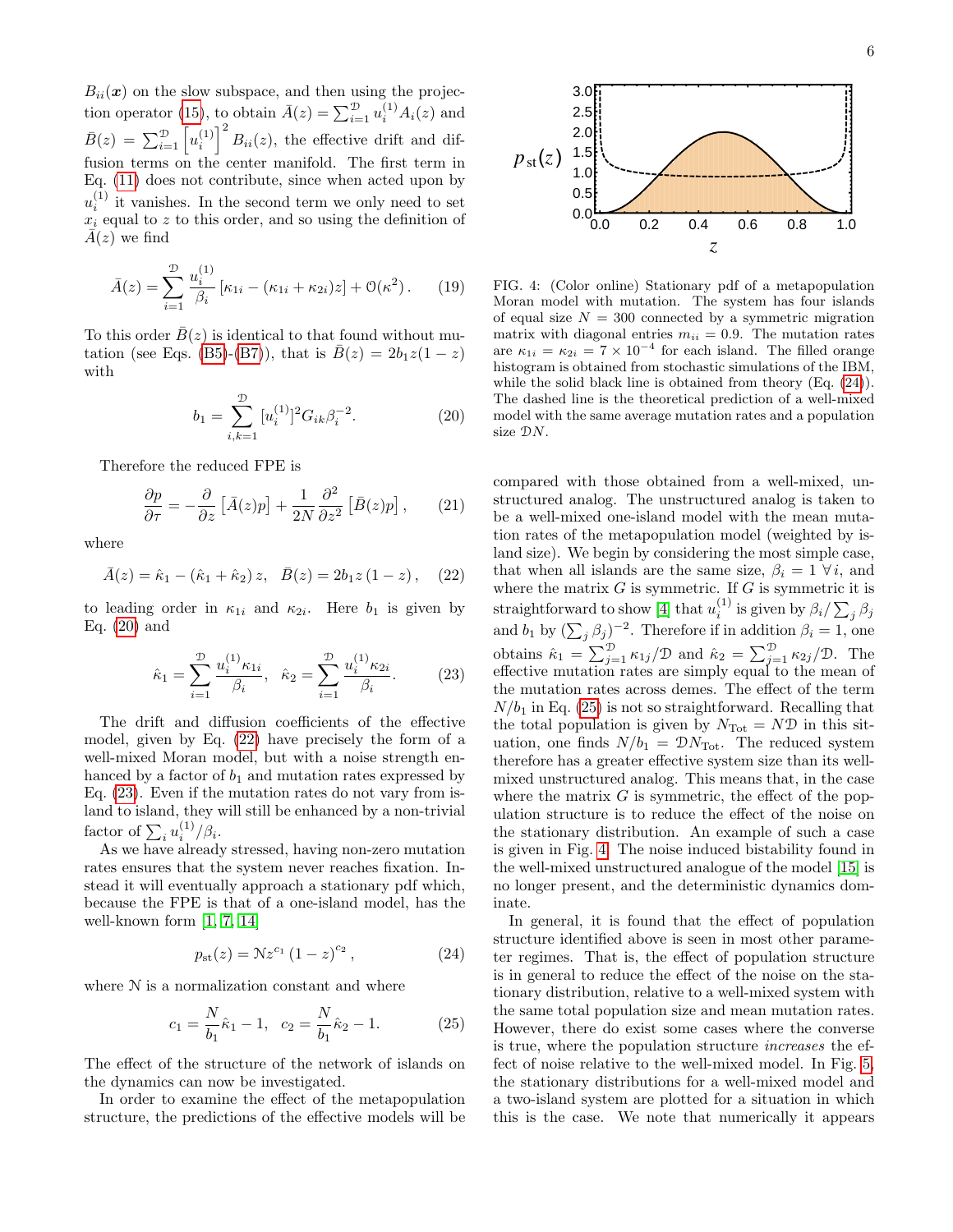

<span id="page-6-1"></span>FIG. 5: (Color online) Similar plots to Fig. [4](#page-5-5) but for a twoisland system with asymmetric migration, differing islands sizes and varying mutation rates. While for brevity most parameters are not stated here, we note that the mutation rates differ by many magnitudes over the islands (see Appendix [C\)](#page-13-0). Numerical investigations suggest this is necessary in order to enhance the bistability of the system relative to the well-mixed unstructured analog (with the same total population size and mean mutation rates) the pdf of which is here plotted as the dashed black line.



<span id="page-6-2"></span>FIG. 6: (Color online) The stationary pdf on the slow subspace for a range of systems with various parameters which are omitted here for brevity but which can be found in Appendix [C.](#page-13-0) Once again the solid black line is obtained from theory, the orange histogram from simulations of the original IBM, and the dashed line from a well mixed model with the same total system size and average mutation rates (weighted by island size).

that such behavior is only possible if the elements of  $\kappa_1$ and  $\kappa_2$  are allowed to vary significantly across demes. More investigation is clearly needed to explore the full range of behavior possible in this system. However, as demonstrated in Fig. [6,](#page-6-2) the analytic predictions derived from the reduced model provide remarkably good agreement with the results from Gillespie simulation of the full model, across a range of parameters.

### <span id="page-6-0"></span>IV. THE REDUCED MODEL WITH MUTATION AND SELECTION

We now proceed to obtain a reduced-dimension description for the model with mutation and selection. We have applied fast mode elimination techniques to Moran metapopulation models with selection elsewhere [\[4,](#page-15-2) [5\]](#page-15-3), and we will use many of the results previously obtained in the analysis we carry out here. There are, however, some ways in which our previous analysis and the current one differ. For instance, here we will include mutation as well as selection. Since we treat these as independent processes, they can be added separately, at least to the order at which we are working. However, as in Sec. [III,](#page-3-0) the alleles will not fix, and the focus will instead be on the stationary pdf of the FPE [\(21\)](#page-5-6).

We recall that the model with mutation and selection is approximated by the FPE [\(6\)](#page-2-3) with drift and diffusion elements specified by Eqs. [\(7\)](#page-2-4) and [\(8\)](#page-3-1) respectively. Note that we have not as yet made any assumption about the size of the selection weightings  $[W_X]_i$  and  $[W_Y]_i$ ; the diffusion approximation can be made for arbitrary selection strengths. However, as seen in the previous section, the fast-variable elimination technique which we seek to implement relies on small departures from the neutral (linear) model. To make progress, we therefore wish to consider the limit of weak selection. In this spirit, we assume that the relative fitness of alleles  $X$  on island  $i$ is  $[W_X]_i = 1 + s\rho_i$ , and correspondingly  $[W_Y]_i = 1 + s\sigma_i$ for allele  $Y$  on island  $i$ , where the strength of selection parameter, s, is small. This particular choice for the weightings gives another difference from our earlier work, in which we took  $\sigma_i = 0$  (and denoted  $\rho_i$  as  $\alpha_i$ ) [\[4,](#page-15-2) [5\]](#page-15-3). We will find that the choice made in this paper is a less restrictive assumption concerning the nature of the relative finesses of alleles  $X$  and  $Y$ .

Since the parameter  $s$  is assumed to be small, having substituted the fitness weightings  $[W_X]_i = 1 + s\rho_i$ , and  $[W_Y]_i = 1 + s\sigma_i$  into Eq. [\(7\)](#page-2-4) and Eq. [\(8\)](#page-3-1), a Taylor expansion of the resulting expressions can be conducted in s. One then obtains

<span id="page-6-3"></span>
$$
A_i(\boldsymbol{x}) = \sum_{j=1}^{\mathcal{D}} H_{ij} x_j + \frac{1}{\beta_i} \left[ \kappa_{1i} - (\kappa_{1i} + \kappa_{2i}) x_i \right] + \frac{s}{\beta_i} \sum_{j=1}^{\mathcal{D}} G_{ij} x_j (1 - x_j) (\rho_j - \sigma_j) [1 - s\sigma_j - s(\rho_j - \sigma_j) x_j],
$$
\n(26)

to the order we are working, and with

$$
B_{ii}(\boldsymbol{x}) = \frac{1}{\beta_i^2} \sum_{j=1}^{D} G_{ij} (x_i + x_j - 2x_i x_j) , \qquad (27)
$$

which takes the same form as the neutral model, again to the order we are working. The phrase 'to the order we are working' in the case of the drift coefficient means that we neglect order  $s^3$  terms. This is because we either assume that s is of order  $N^{-1}$  or smaller, or alternatively of the order of  $N^{-1/2}$  or smaller. In addition, we will always assume that  $\kappa_{1i}$  and  $\kappa_{2i}$  are of the order of  $N^{-1}$  or smaller. The motivation for these choices are the small values of these parameters typically found in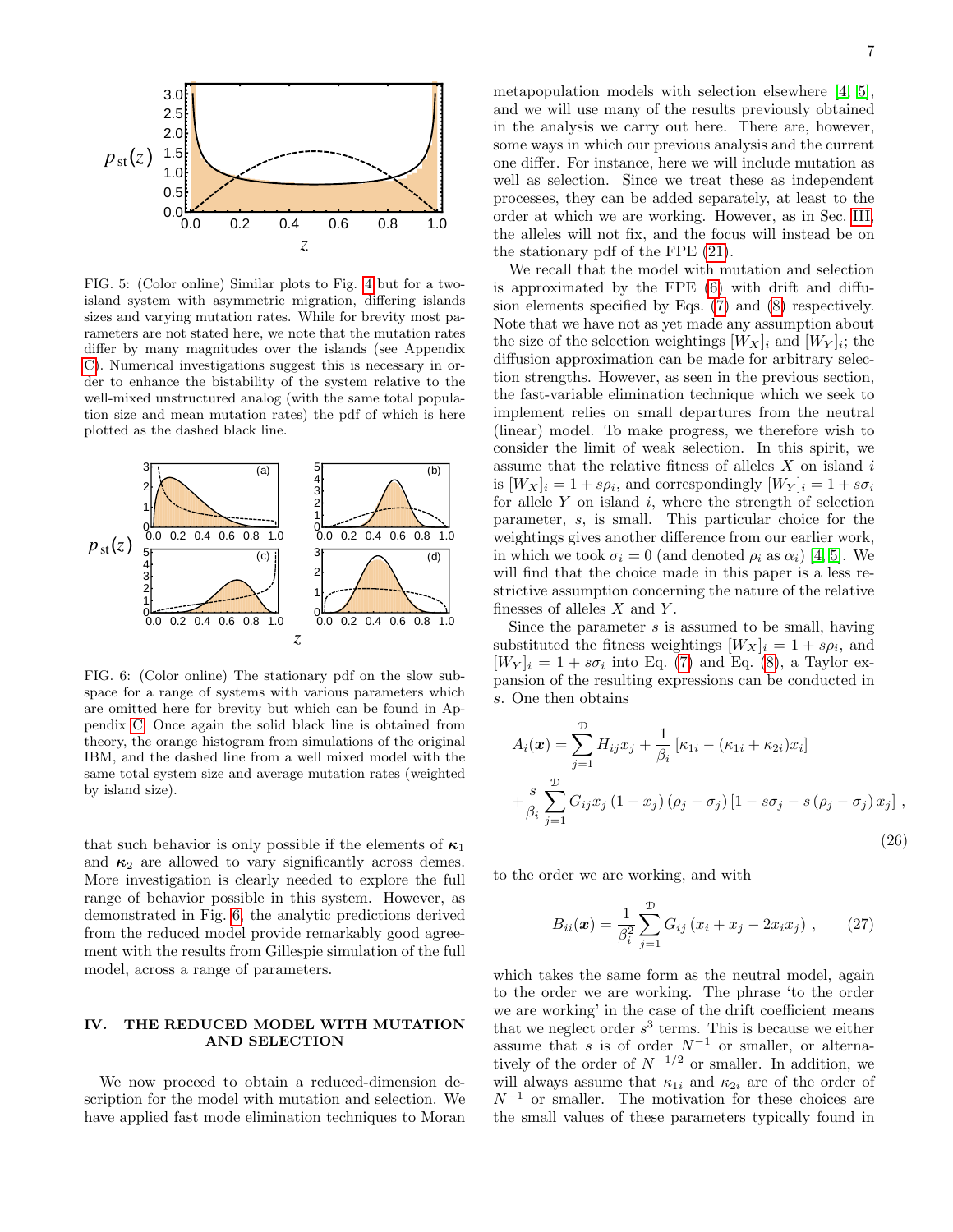

<span id="page-7-2"></span>FIG. 7: (Color online) The stationary pdf in the slow variable z for systems in which both selection and mutation are present. The precise parameters can once again be found in Appendix [C.](#page-13-0) Once more the the orange histogram is obtained from simulations of the original IBM, while the solid black line is obtained from reduced theory. The theory once again matches simulations extremely well, especially in comparison with the predictions of a well-mixed model with the same total system size and average mutation rates weighted by island size (black dashed line).

practice [\[16,](#page-15-14) [17\]](#page-15-15). The scaling with  $N$  is purely a mathematical convenience however, and while there do exist cases in which the selection strengths of competing genotypes are large [\[18\]](#page-15-16), we do not consider such regimes here. By a similar argument we neglect all corrections to the diffusion matrix which involve powers of  $s, \kappa_{1i}$  or  $\kappa_{2i}$ .

We can now apply the fast mode elimination procedure, following the method in section [III](#page-3-0) for mutation without selection. There are some differences however. One is that we are keeping terms of order  $s^2$ , and so we will need the explicit form for the equation of the slow subspace (the analog of Eq. [\(18\)](#page-4-4), but for selection) to determine  $\vec{A}(z)$  to order  $s^2$ . Another difference from mutation is that the selection terms in Eq. [\(26\)](#page-6-3) are nonlinear. Nonetheless, as we have already stressed, mutation and selection may be treated as independent processes to the order at which we are working, and the calculation of the equation of the slow subspace and of the resulting form of  $A(z)$  has already been carried out [\[4\]](#page-15-2). Taking over these results we find that the fast coordinates  $w_i$  may be expressed in terms of the slow coordinate z as  $P_{\text{st}}(z)$ <br>  $P_{\text{st}}(z)$ <br>  $P_{\text{st}}(z)$ <br>  $P_{\text{st}}(z)$ <br>  $P_{\text{st}}(z)$ <br>  $P_{\text{st}}(z)$ <br>  $P_{\text{st}}(z)$ <br>
FIG. 7: (Color coline) The stationary pdf in the slow vari-<br>
How select the mutation and the slow behavior and the slow the

<span id="page-7-0"></span>
$$
w_j(z) = -\frac{sz(1-z)}{\lambda^{(j)}} \sum_{i,k=1}^{\mathcal{D}} \frac{u_i^{(j)} G_{ik} (\rho_k - \sigma_k)}{\beta_i} + \mathcal{O}(s^2, \kappa),
$$
\n(28)

where  $j = 2, ..., \mathcal{D}$  and where by  $\mathcal{O}(\kappa)$  we mean of order  $\kappa_{1i}$  or  $\kappa_{2i}$ . In fact these order  $\kappa$  terms are exactly given by the expression in Eq. [\(28\)](#page-7-0), which we have seen in section [III](#page-3-0) is not required to find  $\bar{A}(z)$  to first order in  $\kappa$ .

Evaluating the drift on the slow subspace, and using the projection operator  $u_i^{(1)}$ , as in section [III](#page-3-0) allows us to find  $\bar{A}(z)$ . The result is the sum of that found in section



<span id="page-7-4"></span>FIG. 8: (Color online) Stationary pdfs for two-island systems exhibiting migration-selection balance. In both cases mutation is relatively small (see Appendix [C\)](#page-13-0). In these plots, along with the results from simulations (orange histograms), the predictions from the approximation Eq. [\(32\)](#page-8-1) (solid black lines) and the predictions from a well-mixed system without the metapopulation structure (black dashed lines), the prediction of Eq. [\(32\)](#page-8-1) at first order in s has also been given (blue dotted line).

and is given by

<span id="page-7-1"></span>
$$
\bar{A}(z) = s a_1 z (1 - z) + s^2 [a_3 + a_4] z (1 - z) \n+ s^2 [a_2 - 2a_3] z^2 (1 - z) + \hat{\kappa}_1 - (\hat{\kappa}_1 + \hat{\kappa}_2) z,
$$
\n(29)

with  $\bar{B}(z)$  still taking on the neutral form  $2b_1z(1-z)$ . The constants  $a_1, a_2, a_3$  and  $a_4$  are given by

<span id="page-7-3"></span>
$$
a_{1} = \sum_{i,j=1}^{\mathcal{D}} u_{i}^{(1)} \frac{G_{ij} \alpha_{j}}{\beta_{i}}, \quad a_{2} = -\sum_{i,j=1}^{\mathcal{D}} u_{i}^{(1)} \frac{G_{ij} \alpha_{j}^{2}}{\beta_{i}},
$$

$$
a_{3} = -\sum_{m=2}^{\mathcal{D}} \left[ \sum_{i,j=1}^{\mathcal{D}} \frac{u_{i}^{(1)} G_{ij} \alpha_{j}}{\beta_{i}} \sum_{k,l=1}^{\mathcal{D}} \frac{v_{j}^{(m)} u_{k}^{(m)}}{\lambda^{(m)}} \frac{G_{kl} \alpha_{l}}{\beta_{k}} \right],
$$

$$
a_{4} = -\sum_{i,j=1}^{\mathcal{D}} u_{i}^{(1)} \frac{G_{ij} \sigma_{j} \alpha_{j}}{\beta_{i}}, \tag{30}
$$

where  $\alpha_j \equiv \rho_j - \sigma_j$  and with  $\hat{\kappa}_1$  and  $\hat{\kappa}_2$  being given by Eq. [\(23\)](#page-5-2). Note that while to first order it is only the difference between  $\rho$  and  $\sigma$ ,  $\alpha$ , which impacts the effective strength of selection, at second order the specific forms of  $\rho$  and  $\sigma$  are relevant. Though in many applications these second order effects are too small to be noticed, the metapopulation structure allows for migration selection balance, in which the sum of the elements of  $\alpha$  tend to zero. In cases such as these the precise form of  $\rho$  and  $\sigma$ must be determined.

As in section [III,](#page-3-0) the long-time behavior of the system is encapsulated in the stationary pdf. Mathematically this is found by solving the reduced FPE [\(21\)](#page-5-6) with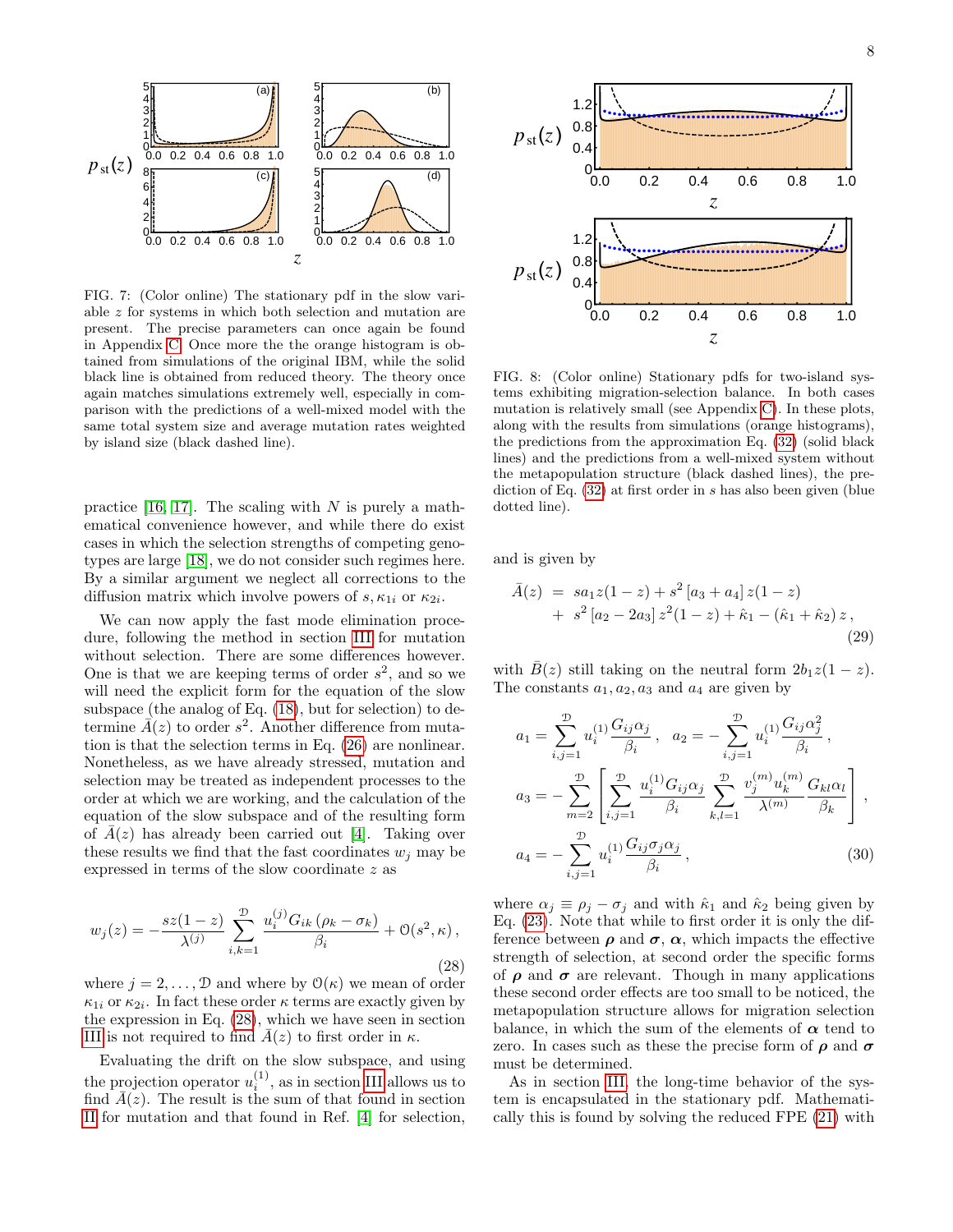reflecting boundary conditions, that is, zero probability current at the boundaries. This gives [\[12,](#page-15-10) [13\]](#page-15-11)

$$
p_{\rm st}(z) = \frac{1}{\bar{B}(z)} \exp \int^z \frac{2N\bar{A}(z)}{\bar{B}(z)} dz.
$$
 (31)

Substituting in the explicit form for  $\overline{A}(z)$  from Eq. [\(29\)](#page-7-1) and  $\bar{B}(z) = 2b_1z(1-z)$ , one finds the stationary pdf to be

<span id="page-8-1"></span>
$$
p_{\rm st}(z) = Nz^{c_1} (1 - z)^{c_2} \exp(c_3 z + c_4 z^2), \qquad (32)
$$

where  $N$  is a normalization constant,  $c_1$  and  $c_2$  are given by  $Eq.(25)$  $Eq.(25)$  and

$$
c_3 = \frac{N}{b_1}s[a_1 + s(a_3 + a_4)], \quad c_4 = \frac{N}{2b_1}s^2[a_2 - 2a_3].
$$
\n(33)

We note that once again the predictions from the reduced theory match results from simulation extremely well (see Fig. [7\)](#page-7-2).

The exponential correction to the result without selection (Eq.[\(24\)](#page-5-3)) for the well-mixed (single island) case, that is, with  $c_4 = 0$ , is well-known [\[1,](#page-15-0) [7,](#page-15-5) [14,](#page-15-12) [19\]](#page-15-17). Here the metapopulation structure has induced an extra  $(c_4 \neq 0)$ term, giving a Gaussian form to the correction due to second-order selection effects. One may wonder how such second-order effects can be important. The answer is in some part addressed in [\[5\]](#page-15-3); in the absence of mutation, if the direction of selection varies from island to island, a migration-selection balance can occur, wiping out first order effects in selection pressure (see parameter  $a_1$  in Eq.  $(30)$ . In these cases the second order term in s can influence the shape of the stationary pdf, as seen in Fig. [8,](#page-7-4) where parameters have been chosen which allow this balance. In both plots, the parameters are such that  $a_1 = 0$ ; while the effective theory then predicts that there is no selective pressure at first order, at second order a contribution to the dynamics is made. This second order contribution matches the results from stochastic simulation. Further, as mentioned earlier, at second order the specification of  $\sigma_i$  and  $\rho_i$  become important; while both the upper and lower panels of Fig. [8](#page-7-4) have the same  $\alpha_i$ on each island, they have distinct  $\sigma_i$  and  $\rho_i$ . This leads to a symmetric stationary pdf in the upper panel, while the lower panel shows the development of an asymmetry. Once again we note that both of these effects are wellpredicted by the reduced-dimension theory, Eq. [\(32\)](#page-8-1).

### <span id="page-8-0"></span>V. NATURE OF THE FAST MODE ELIMINATION PROCEDURE

The elimination method we use clearly works very well, but it has been presented as a prescription, albeit an intuitively motivated one. This is because the general idea behind the method is very easily understood: at the deterministic level, it is clear that the system should decay to the center manifold or the slow subspace, although the precise definition of the slow subspace may vary. It is also clear how the noise will modify this picture, although once again there are many different ways that this can be implemented mathematically. As a consequence, there is a very large literature on the subject (for an extensive list of references see Ref. [\[6\]](#page-15-4); recent references not given there include [\[20–](#page-15-18)[24\]](#page-15-19)), and it is variously described as 'fast-mode elimination', 'adiabatic elimination', 'quasisteady-state approximation', among other terms. While it is an almost impossible task to relate all these methodologies, we will in this section try to give an explanation as to the success of the method we use by applying it to a 'toy' model consisting of a linear system with additive noise. We will also explore a different method of reducing the noise which appears more sophisticated, but eventually turns out to perform less well than the method we have used.

By restricting our attention to a system with a linear drift term and a constant diffusion term, the FPE of the system is linear. Further, it is assumed that all the eigenvalues of the system are real and non-positive. If these eigenvalues obey the inequalities

<span id="page-8-2"></span>
$$
0 \ge \lambda^{(1)} > \ldots > \lambda^{(r)} \gg \lambda^{(r+1)} > \ldots > \lambda^{(D)}, \quad (34)
$$

then a separation of timescales exists in the system. The fast directions are identified as the right-eigenvectors  $v^{(r+1)}, \ldots, v^{(\mathcal{D})}$ , while the slow directions are given by the eigenvectors  $v^{(1)}, \ldots, v^{(r)}$ . These eigenvectors form a basis into which we can transform for clarity. The variables in the slow-fast basis are denoted  $\xi_{zi}$   $(i = 1, \ldots, r)$ and  $\xi_{wj}$   $(j = r + 1, ..., \mathcal{D})$ . In this basis, the dynamics of the system is described by

<span id="page-8-3"></span>
$$
\frac{d}{dt}\left(\begin{array}{c}\xi_z\\ \xi_w\end{array}\right)=\Lambda\left(\begin{array}{c}\xi_z\\ \xi_w\end{array}\right)+\mu(t)\,,\tag{35}
$$

where the correlation structure of  $\mu$  is given by

$$
\langle \mu_i(t)\mu_j(t')\rangle = B_{ij}\delta(t-t'). \tag{36}
$$

Here the matrix  $\Lambda$  is a diagonal matrix of eigenvalues  $\lambda^{(i)}$ , and the matrix B is constant (independent of the state of the system), since we are assuming the noise to be additive. Finally, if we assume that the boundaries lie at  $\pm \infty$ , the pdf described by the associated FPE is Gaussian [\[25\]](#page-15-20) (since the FPE is linear) and can thus be described in terms of the time-evolution of its mean and covariance.

The equations for the mean and covariance are solu-ble [\[12\]](#page-15-10); the solutions for the mean quantities,  $\langle \xi_z \rangle$  and  $\langle \boldsymbol{\xi}_w \rangle$ , have the form

$$
\langle \xi_{zi} \rangle = c_i e^{\lambda^{(i)} t}, \qquad i = 1, \dots, r \tag{37}
$$

$$
\langle \xi_{wj} \rangle = c_j e^{\lambda^{(j)}t}, \qquad j = r + 1, \dots, \mathcal{D} \tag{38}
$$

where  $c_i$  and  $c_j$  are constants determined from the initial conditions, while the solution for the covariance matrix  $\Xi$  is [\[8\]](#page-15-6)

<span id="page-8-4"></span>
$$
\Xi(t) = \int_0^t e^{(t-t')\Lambda} B e^{(t-t')\Lambda} dt'.
$$
 (39)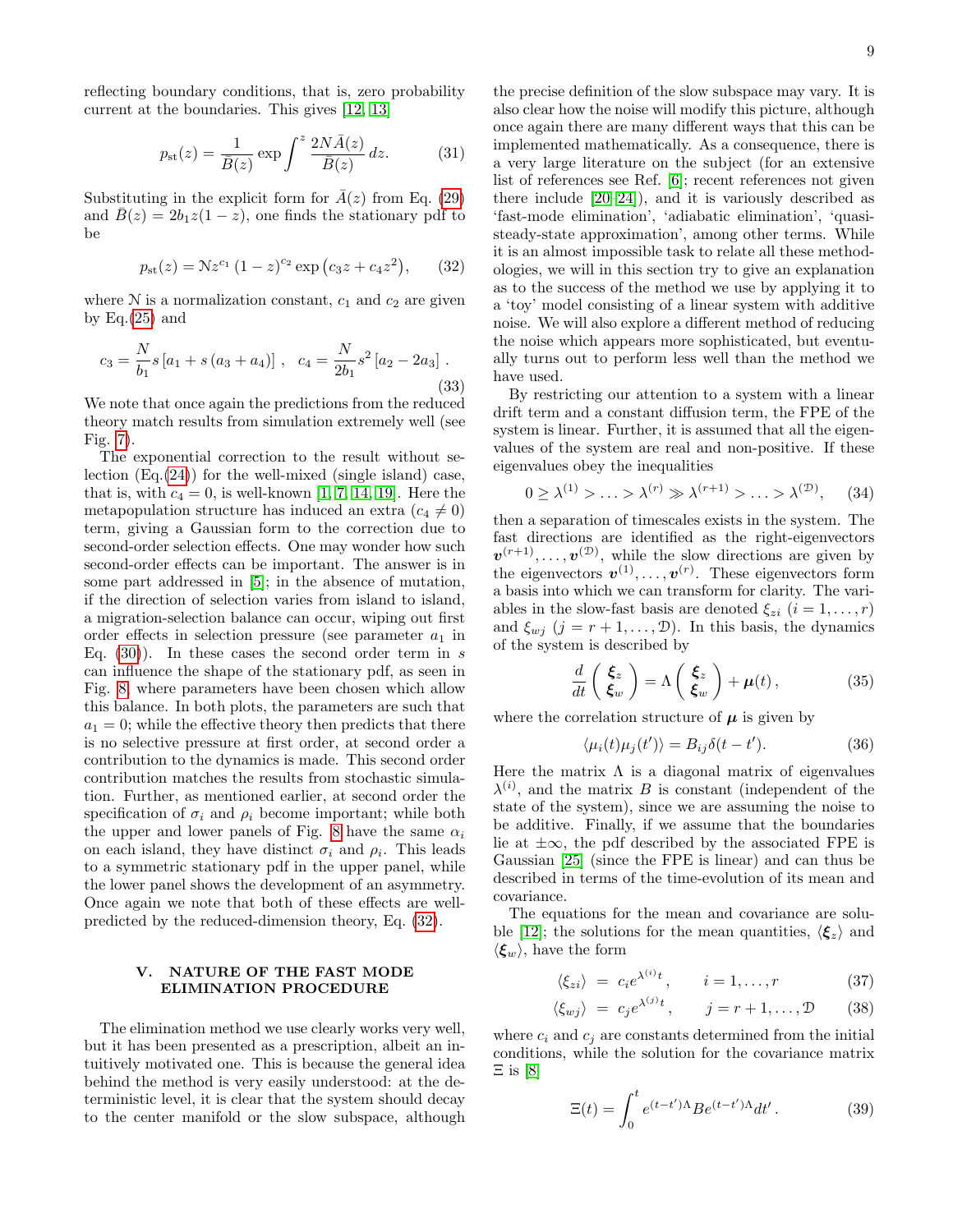Since in this basis  $\Lambda$  is diagonal, the solution for the components of  $E$  can be expressed in the particularly neat form

<span id="page-9-0"></span>
$$
\Xi_{ij} = \left(\frac{e^{(\lambda^{(i)} + \lambda^{(j)})t} - 1}{\lambda^{(i)} + \lambda^{(j)}}\right) B_{ij}, \quad i, j = 1, \dots, \mathcal{D}.
$$
 (40)

Having specified the system, we now apply the approximation procedure to it, that is, we find a reduced form of the SDEs, obtained under the assumption that the inequalities [\(34\)](#page-8-2) hold. To do this, we introduce the partitioned  $(r \times r)$  matrix

$$
\bar{\Lambda}_{ij} = \Lambda_{ij}, \qquad \forall i, j = 1, \dots r, \tag{41}
$$

which is analogous to the  $A(z)$  term appearing in Eq. [\(B2\)](#page-12-4), so that the reduced system is

<span id="page-9-3"></span>
$$
\frac{d}{dt}\boldsymbol{\xi}_z = \bar{\Lambda}\boldsymbol{\xi}_z + \boldsymbol{\zeta}(t)\,,\tag{42}
$$

where  $\langle \zeta(t) \zeta^{T}(t') \rangle = \bar{B} \delta(t - t')$ . The structure of  $\bar{B}$  is dependent on the projection matrix (see Appendix [B\)](#page-12-1), which we now discuss.

Constructing the  $\mathcal{D} \times r$  matrices  $U_r$  and  $V_r$ , whose  $i<sup>th</sup>$  columns are defined to be the  $i<sup>th</sup>$  left- and righteigenvectors,  $\mathbf{u}^{(i)}$  and  $\mathbf{v}^{(i)}$  for  $i = 1, \ldots r$ , the equation for the projection matrix is [\[26\]](#page-15-21)

$$
P = V_r \left( U_r^T V_r \right)^{-1} U_r^T . \tag{43}
$$

This is a generalization of Eq. [\(15\)](#page-4-5), for which the number of slow variables was one,  $r = 1$ . In the particular case of the system [\(35\)](#page-8-3), the projection matrix takes a very simple from as a result of the fact that the system is already in the slow-fast basis. The left- and right-eigenvectors are equal  $($  $\Lambda$  is symmetric) and one finds

$$
P = \begin{pmatrix} I_r & 0_{r,m-r} \\ 0_{m-r,r} & 0_{m-r,m-r} \end{pmatrix},
$$
 (44)

where  $I_r$  is the  $r \times r$  identity matrix and the  $0_{k,l}$  are  $k \times l$ zero-matrices. Applying this projection to the noise  $\mu(t)$ , one finds that the form of the correlations of  $\zeta(t)$  is

$$
\bar{B}_{ij} = [PBP^T]_{ij} , i, j = 1, ..., r.
$$
 (45)

If we partition the matrix  $B$  in the same way as  $P$ :

<span id="page-9-2"></span>
$$
B = \begin{pmatrix} B_{11} & B_{12} \\ B_{21} & B_{22} \end{pmatrix}, \tag{46}
$$

then  $\bar{B} = \mathcal{B}_{11}$ .

The solution for the time-evolution of the mean of  $\xi_z$ is clearly unaltered, since the system is linear and  $\bar{\Lambda}$  is diagonal and partitioned from  $\Lambda$ . What form does the the covariance matrix in the reduced system take? Denoting the covariance matrix of the reduced system's pdf  $\Xi$ , from Eq.  $(39)$  we find

<span id="page-9-1"></span>
$$
\begin{split} \bar{\Xi}_{ij} &= \left(\frac{e^{(\lambda^{(i)} + \lambda^{(j)})t} - 1}{\lambda^{(i)} + \lambda^{(j)}}\right) \bar{B}_{ij}, \\ &= \left(\frac{e^{(\lambda^{(i)} + \lambda^{(j)})t} - 1}{\lambda^{(i)} + \lambda^{(j)}}\right) [\mathcal{B}_{11}]_{ij}, \ i, j = 1, \dots r \, (47) \end{split}
$$

Since the system is completely specified by the mean and the variance, we will see that the reduced system is equivalent to taking the limit  $\lambda^{(j)} \rightarrow -\infty$   $\forall j =$  $r + 1, \ldots$  D in the original system. In this case, the inequalities [\(34\)](#page-8-2) are enforced to the greatest possible degree. In this limit the elements of the distribution [\(40\)](#page-9-0) take the form

<span id="page-9-4"></span>
$$
\Xi_{ij} \rightarrow \left(\frac{e^{(\lambda^{(i)} + \lambda^{(j)})t} - 1}{\lambda^{(i)} + \lambda^{(j)}}\right) B_{ij}, \quad i, j = 1, \dots, r
$$

$$
\Xi_{kl} \rightarrow 0, \quad k, l = r + 1, \dots, \mathcal{D}
$$

$$
\Xi_{il} = \Xi_{li} \rightarrow 0, \quad i = 1, \dots, r \quad l = r + 1, \dots, \mathcal{D}. \quad (48)
$$

Comparing this result to Eq. [\(47\)](#page-9-1), and recalling the partition Eq. [\(46\)](#page-9-2), we see that for a system with a linear FPE, the reduced system obtained via the projection matrix method provides an exact agreement with the full system in the limit of  $\lambda^{(k)} \to -\infty$  for  $k \geq r+1$ .

We now move to considering how an alternative method, the SDE conditioning method developed in [\[6\]](#page-15-4), compares to the projection matrix method when applied to this linear system. The conditioning method bears many similarities to the projection matrix method. As in the projection matrix method, the system is first restricted to a slow subspace, defined by Eq. [\(14\)](#page-4-1). Of course, the use of this approximation relies on the identification of a linear slow-fast basis. In the non-linear systems analyzed in [\[6\]](#page-15-4), these fast and slow directions were taken to be the eigenvectors of the deterministic system linearized about a fixed point. While formally this results in the deterministic approximation being only locally valid, in the systems addressed in [\[6\]](#page-15-4) it was found that the approximation remained successful far from the fixed point. However, applying the method to the system described in this section we avoid such concerns, since the system under consideration, Eq. [\(35\)](#page-8-3), is strictly linear.

Once the stochastic system is restricted to the slow subspace, there are (by construction) no deterministic dynamics in the fast-variables  $\xi_w$ . However there are still stochastic dynamics in the fast-directions which we wish to eliminate. In the method discussed in this paper, the action of the projection matrix on the noise is effectively to neglect the contribution of the noise terms in the fast directions. In [\[6\]](#page-15-4) however, the restriction of the system to the deterministic slow subspace was made explicit by conditioning the noise matrix on the assumption that there was no noise in the fast-direction. Applying the methodology described there to the system Eq. [\(35\)](#page-8-3), one once again obtains a reduced system of the form Eq. [\(42\)](#page-9-3), but now the correlation structure of the noise  $B$  is no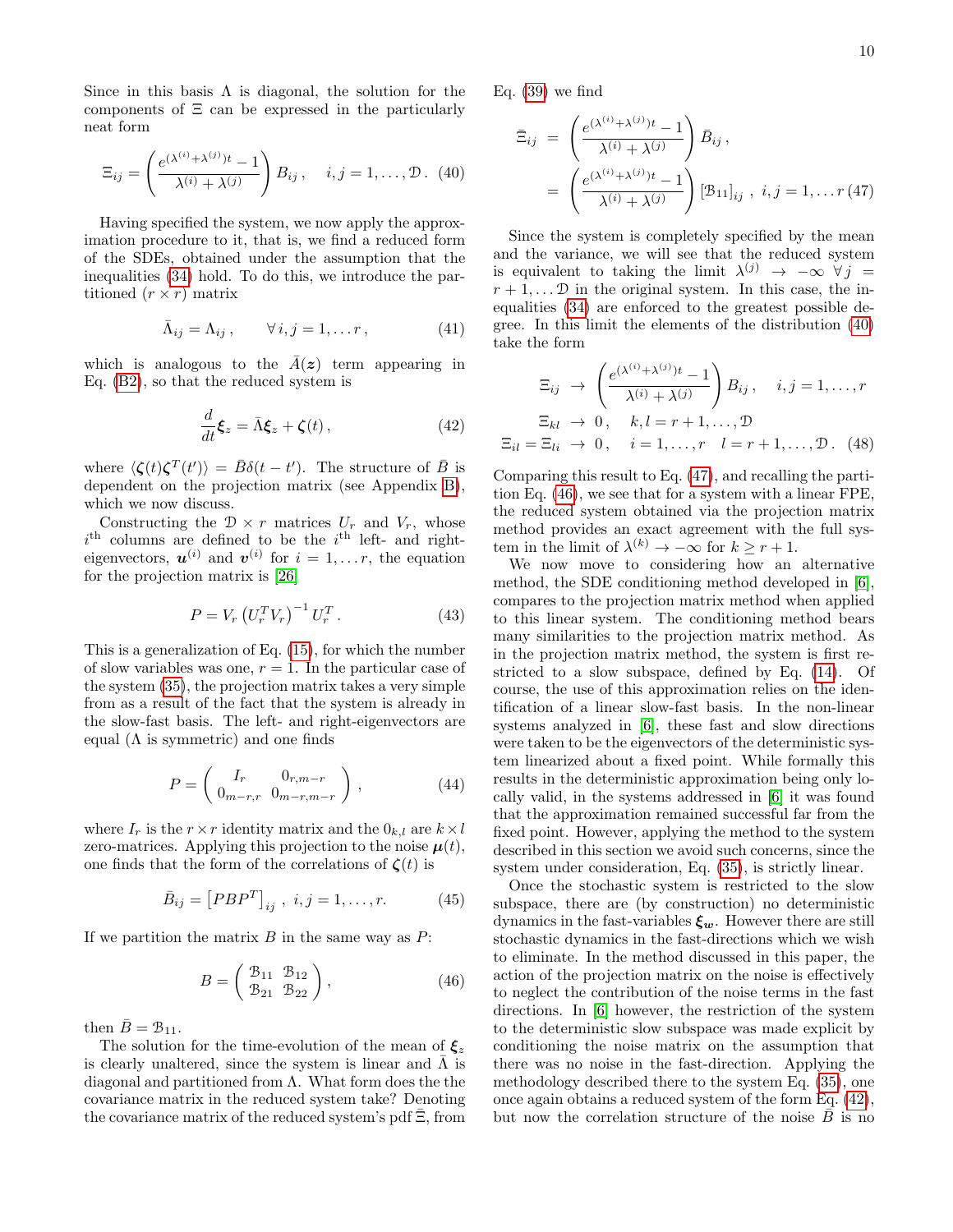longer given by the components of the noise in the slow directions  $\mathcal{B}_{11}$ . Instead its correlation structure is that of the slow direction conditioned on the noise in the fast direction being zero (see [\[27\]](#page-15-22), Appendix B):

<span id="page-10-1"></span>
$$
\bar{B} = \mathcal{B}_{11} - \mathcal{B}_{12} \mathcal{B}_{22}^{-1} \mathcal{B}_{12}^{T}.
$$
 (49)

Since the remainder of the reduced equation is identical to the expression arrived at through the projection matrix method, we can simply substitute this into the equation for  $\Xi$ , Eq. [\(47\)](#page-9-1), to find that the conditioning method predicts

$$
\bar{\Xi}_{ij} = \left(\frac{e^{(\lambda^{(i)} + \lambda^{(j)})t} - 1}{\lambda^{(i)} + \lambda^{(j)}}\right) \left[\mathcal{B}_{11} - \mathcal{B}_{12} \mathcal{B}_{22}^{-1} \mathcal{B}_{12}^T\right]_{ij},
$$
  
 $i, j = 1, \dots r. (50)$ 

Comparing this with Eqs. [\(47\)](#page-9-1) and [\(48\)](#page-9-4) we see that deterministically both methods reduce to the full system in the limit of  $\lambda^{(k)} \to -\infty$  for  $k \geq r+1$ , but while the conditioning method gives a different expression for the noise correlations in the reduced subspace, the projection method gives precisely the right form of the correlations. From this we would expect that the projection matrix method provides a better approximation to the full variable system than conditioning. We would however expect the two methods to give similar results if the correlation between the fast and slow noise variables,  $\mathcal{B}_{12} = \mathcal{B}_{21}^T$ , is small. Numerical investigations show that these statements continue to hold when the techniques are applied to the metapopulation Moran model. The projection matrix method gives a more accurate reduced description of the full system, as the conditioning method tends to underestimate the magnitude of the noise (essentially a consequence of the term  $\mathcal{B}_{12} \mathcal{B}_{22}^{-1} \mathcal{B}_{12}^T$  in Eq. [\(49\)](#page-10-1)). However the results converge as the noise covariance between the fast and slow variables decreases.

In this section it has been shown that in the limit of an infinite timescale separation, the projection matrix method provides an exact description of the timeevolution of the slow variables in a linear FPE. While this only holds for linear systems, it goes some way to explaining the success of the methods in the region of a fixed point (or line of fixed points, in the case of the center manifold). We have not addressed in a formal way however, how the FPE for a full non-linear system may collapse to the results obtained from the projection matrix method. A positive step in this direction would be to relate the method to others described in the literature, for instance the projection operator formalism used in the context of the Fokker-Planck equation [\[28\]](#page-15-23). Nevertheless, given the accuracy of the results we have obtained, we would contend that there may be little need to include any additional contributions from the noise reduction, given the attendant increase in complexity of the formalism that this would entail.

### <span id="page-10-0"></span>VI. CONCLUSION

In this paper we have investigated a model of population genetics which included all of the four main evolutionary processes of mutation, genetic drift, natural selection, and migration between subpopulations, albeit in a simple model of a single locus in haploid individuals having two alleles. However even in this simple setting, it is extremely rare to find studies which include this range of processes, and we are not aware that the FPE containing all of these processes appears in the literature. Of course, part of the reason why the FPE for such a general system has not been constructed is the general belief that it is in any case too complicated to work with, and extracting any meaningful prediction would be extremely difficult, if not impossible. We have shown here that this is not always the case: by using a fast-mode elimination procedure, we have been able to obtain an approximate expression for stationary pdf of this general FPE, which we showed to be in very good agreement with the results of numerical simulations of the original IBM.

The method of fast-mode elimination (which goes under many other names) is widely used and has an extremely long history. Essentially if there exist modes which decay on time scales which are short compared to those of interest to us, then we expect that we may be able to neglect their detailed dynamics and write down an effective theory in terms of only the 'slow modes'. The particular variant that we use here is quite specific: it relies on the system under consideration having a deterministic limit which consists of a set of linear equations together with a small perturbation. Specifically, the perturbations are the processes of mutation and selection which are described in terms are parameters  $\kappa_{1i}, \kappa_{2i}$  and s, which are sufficiently small that Taylor expansions about the model with no mutation or selection can be truncated at first or second order. The model without mutation or selection is described by the deterministic equations  $\dot{x}_i = \sum_j H_{ij} x_j$ , where H is a constant matrix with a zero eigenvalue and  $i, j$  label the islands of the metapopulation. All other eigenvalues of  $H$  have a negative real part, and so as long as these are non-zero, one sees immediately that the deterministic system decays to the center manifold defined by the eigenvector of the zero eigenvalue. This picture does not change significantly if stochastic effects (genetic drift) or perturbations (mutation and selection) are added.

Of course, even if this broad picture does not change, it is the effects of genetic drift, mutation and selection that we are interested in, and it is necessary to develop a formalism to be able to calculate these effects. This has been the subject of the current paper in the case when mutation is present. We had previously introduced the method [\[4,](#page-15-2) [5\]](#page-15-3) to deal with genetic drift, but without allowing for mutation. With the inclusion of stochasticity, it was found that an additional condition was needed to ensure the existence of a separation of timescales: the leading non-zero eigenvalue of  $H$ ,  $\lambda^{(2)}$ , must have a real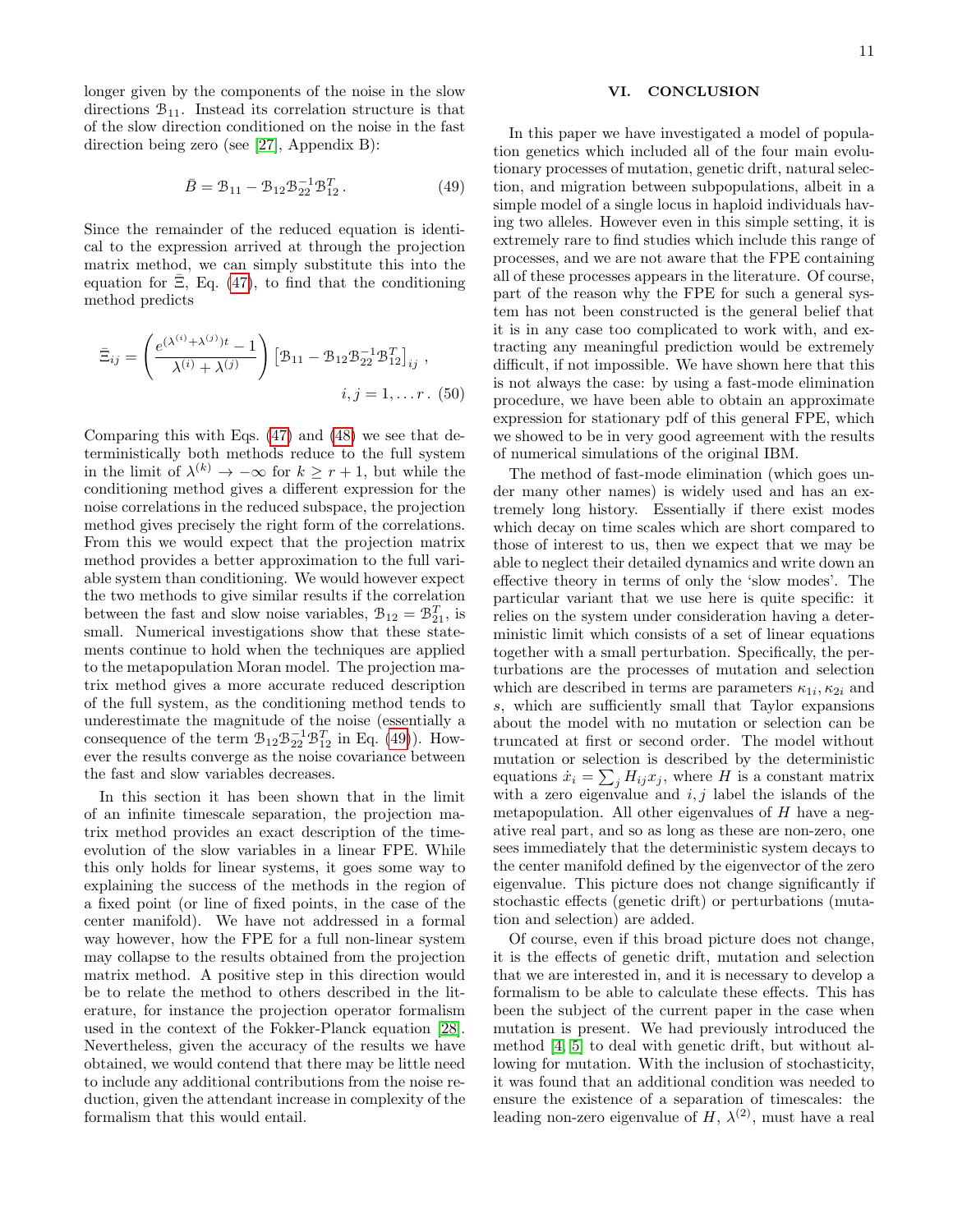part whose magnitude is larger than that of the fluctuations,  $|\text{Re}(\lambda^{(2)})| > N^{-1/2}$  [\[4\]](#page-15-2), in order to ensure that the deterministic collapse to the center manifold is of sufficient strength to quench fluctuations away from it. Of course,  $\lambda^{(2)}$  depends on the network structure, and future work could include trying to understand in more detail for what type of network a timescale separation will be present. For instance, it is clear that if the network consisted of two highly connected clusters, but which were only weakly coupled by migration to one another, the collapse to the center manifold may not occur fast enough for the approximation to be valid. However for a given network and island size structure, we can always calculate the magnitude of the real part of  $\lambda^{(2)}$  and check that it is not too small.

Including the process of mutation means that the alleles do not fix, but instead their frequency tends to the stationary pdf previously mentioned. Mutation rates in practice are sufficiently small that their effects need only be treated within a first order calculation. Indeed this assumption, along with that of weak selection, is also essential to the fast-mode elimination procedure described in this paper. The parameters  $\kappa_{1i}, \kappa_{2i}$  and s must be small in order that the approximations based on the neutral model (namely the existence of fast and slow directions) are not invalidated. Of course, determining precise limits for these parameters is a difficult task, especially for a system as general as that which we present. However, it is clear that the probability of mutation must be much lower than that of migration in order for the approximation to accurately capture the dynamics of the full system. We showed that the effect of mutation and selection to this order in our approximation scheme is equivalent to having a one-island (well-mixed) system with effective mutation rates which depend on the network structure and island size.

Even within the quite specific framework we are working there are variations in the techniques and approaches used. One of these is the exact way that the noise terms in the SDE are treated within the reduction procedure. We specifically examined two different ways of proceeding, and showed why the one we adopted was superior. Our focus has been in obtaining simple effective models from rather complex population genetic models involving generic network structure. Our aim has not been to provide a rigorous mathematical underpinning to the method detailed here, however when applied to the metapopulation Moran model, it is hard to imagine the method performing better. In this sense we have shown that the more complex machinery involved in many fastvariable elimination techniques is not always entirely necessary. To a certain extent, the stochastic nature of the problems investigated contributes to the success of the techniques, as unimportant trends which the reduced model may not capture are averaged out when considering the ensemble. Not least among the strengths of the method is that it can be applied to many other, more complex, problems in population genetics. In fact, most

of the restrictions made in this paper can be lifted. For instance, we have already shown elsewhere that the constraint of having fixed island population sizes, inherent in the use of Moran models, can be relaxed [\[29\]](#page-15-24), and we expect many other generalizations will be possible. We hope to explore and discuss these in future publications.

### <span id="page-11-0"></span>Appendix A: The diffusion approximation for the metapopulation Moran model

In this appendix the diffusion approximation is outlined and applied to the metapopulation Moran model with mutation and selection discussed in the main text. While in principle the dynamics for the process is given by Eqs.  $(1)$  and  $(5)$ , in practice it is impossible to make analytical progress without making approximations. This usually involves making the diffusion approximation: replacing the discrete variables  $n_i$  by  $x_i =$  $n_i/\beta_i N$ . The assumption is made that N is sufficiently large that  $x_i$  can be assumed to be continuous. The form of the transition rates in Eq. [\(5\)](#page-2-2) is such that we can use the same procedure as in the neutral case (discussed in Appendix A of Ref. [\[5\]](#page-15-3)), and so we drop the index on the rates, since the method is the same with and without mutation or selection.

We begin by defining

<span id="page-11-1"></span>
$$
F_i^{\pm}(x_i) \equiv T(N\beta_i x_i \pm 1 | N\beta_i x_i), \qquad (A1)
$$

so that we may write the master equation [\(1\)](#page-1-3) as

<span id="page-11-3"></span>
$$
\frac{\partial p}{\partial t} = \sum_{i=1}^{\mathcal{D}} \left[ F_i^+(x_i - \frac{1}{\beta_i N}) p(x_i - \frac{1}{\beta_i N}) - F_i^+(x_i) p(x_i, t) \right] + \sum_{i=1}^{\mathcal{D}} \left[ F^-(x_i + \frac{1}{\beta_i N}) p(x_i + \frac{1}{\beta_i N}) - F_i^-(x_i) p(x_i, t) \right],
$$
\n(A2)

where now p is a function of  $\mathbf{x} = (x_1, \ldots, x_{\mathcal{D}})$  and t. The diffusion approximation then consists of performing a Taylor series expansion in  $N^{-1}$  (up to order  $N^{-2}$ ) of the terms in the sums in Eq.  $(A2)$ , to obtain the FPE  $(6)$ of the main text with [\[5\]](#page-15-3)

<span id="page-11-2"></span>
$$
A_i(\boldsymbol{x}) = \frac{1}{\beta_i} \left[ F_i^+(\boldsymbol{x}) - F_i^-(\boldsymbol{x}) \right],
$$
  
\n
$$
B_{ii}(\boldsymbol{x}) = \frac{1}{\beta_i^2} \left[ F_i^+(\boldsymbol{x}) + F_i^-(\boldsymbol{x}) \right].
$$
 (A3)

As an example, we can use the transition rates for the neutral model given by Eq. [\(2\)](#page-1-2) to calculate the  $F_i^{\pm}(x_i)$ . Doing this, and then using Eq. [\(A3\)](#page-11-2), gives

<span id="page-11-4"></span>
$$
A_i(\boldsymbol{x}) = \sum_{j=1}^{\mathcal{D}} H_{ij} x_j,
$$
 (A4)

$$
B_{ii}(\boldsymbol{x}) = \frac{1}{\beta_i^2} \sum_{j=1}^{D} G_{ij} (x_i + x_j - 2x_i x_j), \quad (A5)
$$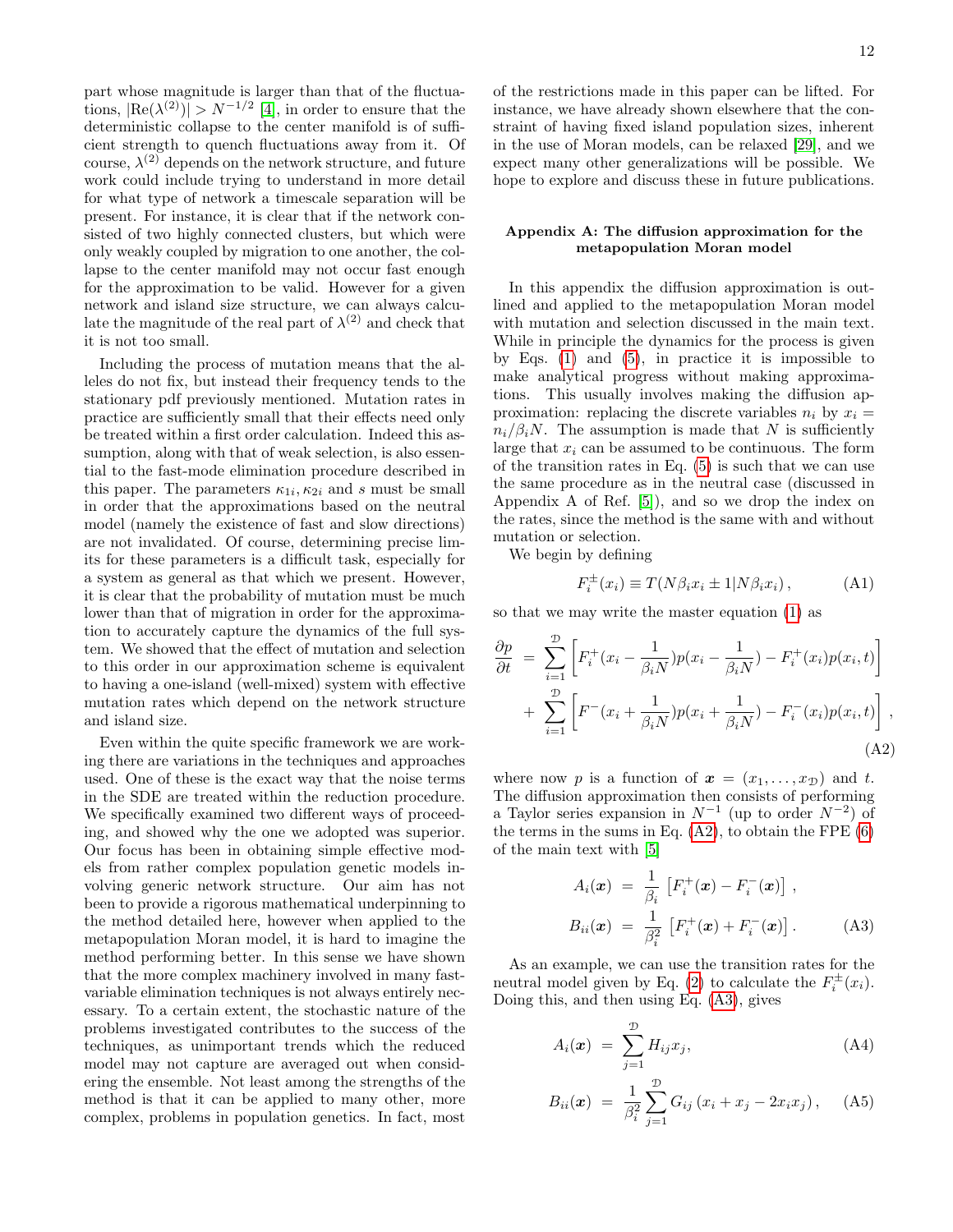where  $G_{ij} = m_{ij} f_j$ . The matrix  $H_{ij}$ , has been introduced since it is central to the understanding of the fast-mode elimination method discussed in section [III,](#page-3-0) and is defined as

<span id="page-12-0"></span>
$$
H_{ij} = \frac{G_{ij}}{\beta_i} \quad i \neq j, \qquad H_{ii} = -\sum_{j \neq i}^{D} \frac{G_{ij}}{\beta_i}.
$$
 (A6)

The neutral metapopulation Moran model in the diffusion approximation is thus given by the Fokker-Planck equation (FPE) [\(6\)](#page-2-3), with a rather simple drift term (Eq. [\(A4\)](#page-11-4)), but a more complex diffusion term (Eq. [\(A5\)](#page-11-4)). The parameters of the model are  $m_{ij}$ ,  $\beta_i$  and  $N$ ; the probability of choosing island  $j$  for the birth of an offspring,  $f_j$ , is taken to be proportional to the population of that island:  $f_j = \beta_j / \sum_k \beta_k$ , and so is specified by β. Starting from Eqs. [\(4\)](#page-2-1) or [\(5\)](#page-2-2) for the transition rates with mutation and selection, and proceeding as above, gives us Eqs. [\(7\)](#page-2-4) and [\(8\)](#page-3-1) in the main text.

## <span id="page-12-1"></span>Appendix B: The neutral model: removing fast degrees of freedom

In this appendix the removal of fast degrees of freedom from the neutral metapopulation Moran model is illustrated. This is given by the SDE system [\(9\)](#page-3-3) with  $A_i(x)$  and  $B_{ii}(x)$  given by Eqs. [\(A4\)](#page-11-4) and [\(A5\)](#page-11-4) respectively. The system in itself is not trivial to solve: the multiplicative nature of the noise makes analytic progress difficult. However the deterministic dynamics are particularly simple.

The deterministic system is not only entirely linear, but the structure of the matrix  $H$ , defined in Eq. [\(A6\)](#page-12-0), is such that each row sums to exactly zero. This allows one to show [\[5\]](#page-15-3) that the largest eigenvalue of H is zero,  $\lambda^{(1)} = 0$ , and all other eigenvalues have negative real part. The deterministic system therefore quickly collapses along as set of directions specified by the righteigenvectors  $v^{(2)}, \ldots, v^{(D)}$  to lie on a point in the direction  $v^{(1)}$ , along which there are no further dynamics. This subspace is termed the center manifold, and it is this behavior which causes a separation of timescales between the dynamics occurs in the direction  $v^{(1)}$  and the other directions. While this is not strictly true for the stochastic system, in which  $N$  is finite, one would expect that for large enough  $N$  this separation of timescales would still be present. This is indeed what has been found [\[4,](#page-15-2) [5\]](#page-15-3); the stochastic trajectories quickly collapse along the directions  $v^{(2)}, \ldots, v^{(D)}$  to the region of the center manifold. Now however, rather than staying at one point on this line indefinitely, the stochastic dynamics move the system along the line, until fixation of one or other of the alleles occurs. To take advantage of this behavior, we seek to systematically remove the fast-mode components of the system, while leaving the slow mode intact.

In the approach to fast-mode elimination that we use in this paper, we assume that there is no noise in the fast

direction, so that both  $A(x)$  and  $\eta(\tau)$  are proportional to  $v^{(1)}$ . Since the entries of  $v^{(1)}$  are all equal (and we take them to be one), the equation of the center manifold is  $x_1 = \ldots = x_{\mathcal{D}}$ , and we denote this coordinate as z. This procedure may be formalized by defining a projection operator [\[4\]](#page-15-2)

$$
P_{ij} = \frac{v_i^{(1)} u_j^{(1)}}{\sum_{k=1}^{\mathcal{D}} v_k^{(1)} u_k^{(1)}},\tag{B1}
$$

which when applied to any vector wipes out the fast directions  $v^{(i)}$  for  $i = 2, ..., \mathcal{D}$ , but leaves the component along the direction  $v^{(1)}$ , untouched. Since  $v^{(1)}$  has all entries equal to one, and using the orthonormality condi-tion [\(13\)](#page-4-6), the projection operator reduces to  $P_{ij} = u_j^{(1)}$ , as given by Eq. [\(15\)](#page-4-5) of the main text.

Applying the projection operator to the SDE [\(9\)](#page-3-3) one finds that

<span id="page-12-4"></span>
$$
\dot{z} = \bar{A}(z) + \frac{1}{\sqrt{N}} \zeta(\tau), \tag{B2}
$$

where

$$
\bar{A}(z) \equiv \sum_{i=1}^{\mathcal{D}} u_i^{(1)} A_i(\boldsymbol{x}); \ \ \zeta(\tau) \equiv \sum_{i=1}^{\mathcal{D}} u_i^{(1)} \eta_i(\tau), \qquad (B3)
$$

and where the bar indicates evaluation on the center manifold. In the case of the neutral metapopulation model,  $A_i(\boldsymbol{x}) = \sum_j H_{ij} x_j$ , and so  $\bar{A} = 0$ , since  $\boldsymbol{u}^{(1)}$ is a left-eigenvector of  $H$  with eigenvalue zero. So the SDE assumes the simple form  $\dot{z} = N^{-1/2} \zeta(\tau)$ , with  $\zeta(\tau)$ a Gaussian correlated white noise with zero mean and correlation function

$$
\langle \zeta(\tau)\zeta(\tau') \rangle = \bar{B}(z)\delta(\tau - \tau'). \tag{B4}
$$

Here

<span id="page-12-2"></span>
$$
\bar{B}(z) \equiv \sum_{i,j=1}^{\mathcal{D}} u_i^{(1)} \left. B_{ij}(\boldsymbol{x}) \right|_{\boldsymbol{x} = z\boldsymbol{v}^{(1)}} u_j^{(1)}, \quad (B5)
$$

which for the neutral metapopulation model becomes

$$
\bar{B}(z) = 2z(1-z) \sum_{i,k=1}^{\mathcal{D}} [u_i^{(1)}]^2 G_{ik} \beta_i^{-2} \equiv 2b_1 z(1-z), \text{ (B6)}
$$

where we have introduced the constant

<span id="page-12-3"></span>
$$
b_1 = \sum_{i,k=1}^{\mathcal{D}} [u_i^{(1)}]^2 G_{ik} \beta_i^{-2} . \tag{B7}
$$

Applying this form of fast mode elimination therefore reduces the neutral metapopulation Moran model to an effective well-mixed Moran model of N organisms, but with a noise strength which is increased by the factor of  $b_1$  given in Eq. [\(B7\)](#page-12-3). Finally, to completely define the reduced model, we need to give the initial value of the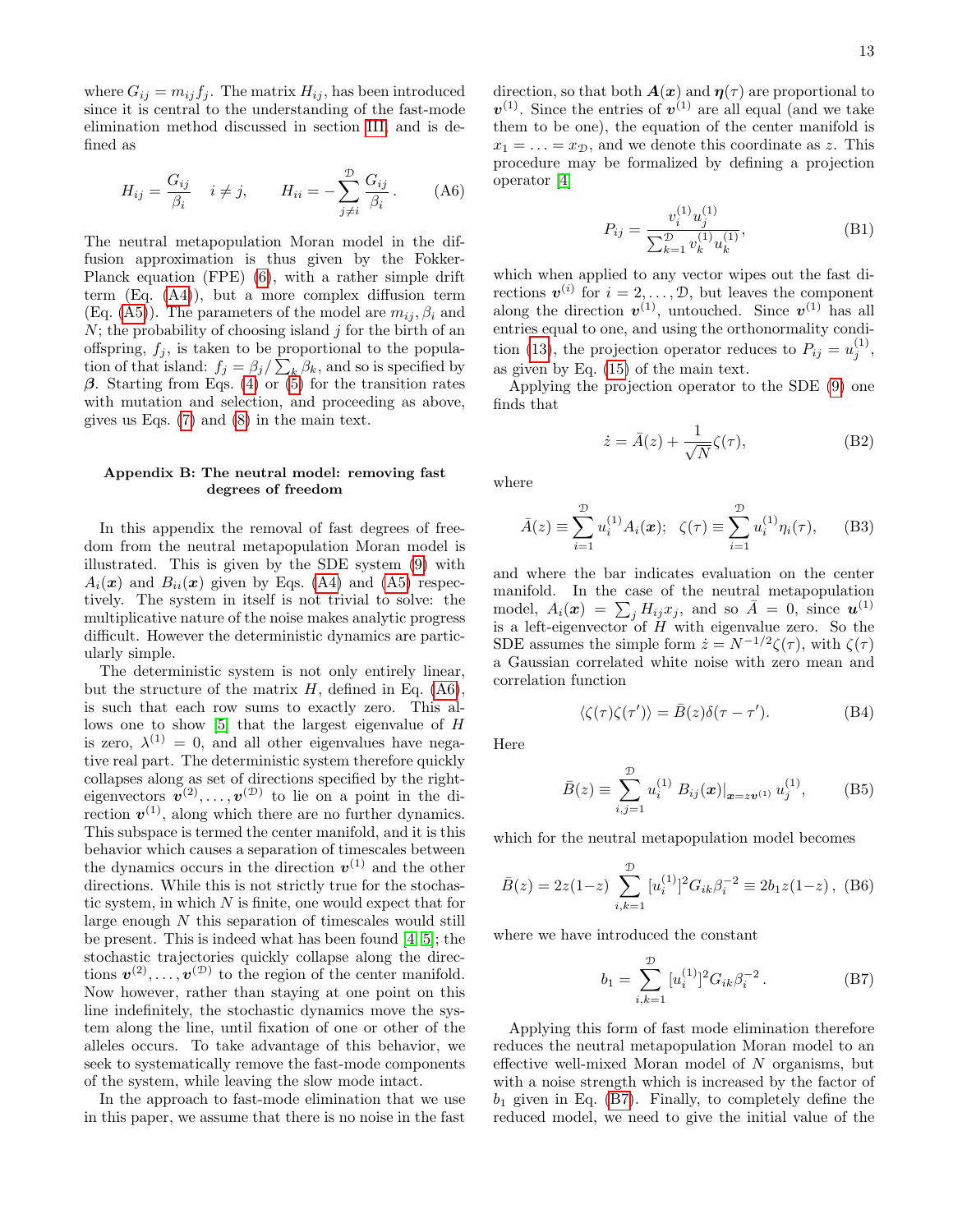system on the center manifold. Since the decay to the center manifold is largely deterministic, we simply take it to be the component of the full initial condition  $x_0$ , along  $v^1$ :

$$
z_0 = \sum_{i=1}^{\mathcal{D}} u_i^{(1)} x_{0i} . \tag{B8}
$$

The validity of the approximation has been explored in Refs. [\[4\]](#page-15-2) and [\[5\]](#page-15-3) by finding the probability of an allele to fixate and the mean time for fixation to occur. These were found by carrying out Gillespie simulations [\[30,](#page-15-25) [31\]](#page-15-26) of the original individual based model. They were then compared with the results from an analytic and numerical calculation of the reduced model.

We now turn to the incorporation of other processes to this metapopulation model, such as selection and mutation. The effect of these processes is to break the degeneracy of the deterministic dynamics (see Eqs. [\(11\)](#page-3-4) and [\(26\)](#page-6-3)); there is no longer a line of fixed points defined by  $x_1 = \ldots = x_{\mathcal{D}}$ . This is needed in order to perform a linearization and so define the eigenvectors  $v^{(i)}$  and  $u^{(i)}$ , which are then used to characterize the fast and slow modes. To combat this, we assume that the nonlinear effects of mutation and selection are small enough that the left- and right-eigenvectors of  $H$  remain a good approximation for the fast and slow directions. We may therefore continue to use Eq. [\(14\)](#page-4-1) to define the slow subspace onto which the system quickly relaxes (but with  $A_i(x)$  taken from the system being considered) and the projection matrix  $P$  to remove the fast degrees of freedom from the model.

### <span id="page-13-0"></span>Appendix C: Parameters used in figures

Throughout this paper, figures which show the stationary pdf of a metapopulation system are accompanied by the stationary pdf of the 'well-mixed unstructured analog' of that system. In all these cases, the well-mixed unstructured analog is taken to be a well-mixed system with the same total size as the structured model, and mutation rates corresponding the the average mutation rates across the structured population. Denoting the well mixed parameters with a subscript  $wm$ , this means the system size of the well-mixed analog may be expressed  $N_{wm} = \sum_{i=1}^{D} \beta_i N$ , while the mutation rates are the weighted means  $\kappa_{1wm} = \left(\sum_{i=1}^{D} \beta_i \kappa_{1i}\right) / \left(\sum_{j=1}^{D} \beta_j\right)$ and  $\kappa_{2wm} = \left(\sum_{i=1}^{D} \beta_i \kappa_{2i}\right) / \left(\sum_{j=1}^{D} \beta_j\right)$ . Likewise, the selection parameters of the well-mixed system are taken to be the weighted means across the structured population;  $\sigma_{wm} = (\sum_{i=1}^{D} \beta_i \sigma_i) / (\sum_{j=1}^{D} \beta_j)$  and  $\rho_{wm} =$  $\left(\sum_{i=1}^{\mathcal{D}}\beta_i\rho_i\right)/\left(\sum_{j=1}^{\mathcal{D}}\beta_j\right)$ 

In Fig. [5,](#page-6-1) the parameters used in the illustrated system are  $D = 2, N = 300,$ 

$$
m = \left(\begin{array}{cc} 0.7 & 0.04 \\ 0.3 & 0.96 \end{array}\right), \quad \beta = \left(\begin{array}{c} 3.6 \\ 1.4 \end{array}\right), \quad (C1)
$$

and

$$
\boldsymbol{\kappa}_1 = \boldsymbol{\kappa}_2 = \begin{pmatrix} 1 \times 10^{-5} \\ 5 \times 10^{-3} \end{pmatrix} . \tag{C2}
$$

The well-mixed unstructured analog system therefore has  $N = 1500$  and  $\kappa_{1wm} = \kappa_{2wm} \approx 1.4 \times 10^{-3}$ .

In Fig. [6](#page-6-2) (a), the parameters used in the illustrated system are  $\mathcal{D} = 6, N = 300, m_{ii} = 0.85, m_{ij} = 0.03 (i \neq$  $j),$ 

$$
\beta = \begin{pmatrix} 4 \\ 1 \\ 1 \\ 2 \\ 1 \\ 3 \end{pmatrix}, \tag{C3}
$$

and

$$
\kappa_1 = \begin{pmatrix} 1 \times 10^{-4} \\ 7.5 \times 10^{-5} \\ 0 \\ 2.5 \times 10^{-4} \\ 2.5 \times 10^{-4} \\ 0 \end{pmatrix}, \qquad \kappa_2 = \begin{pmatrix} 6 \times 10^{-4} \\ 2 \times 10^{-4} \\ 0 \\ 2 \times 10^{-4} \\ 1 \times 10^{-4} \\ 1 \times 10^{-4} \end{pmatrix} . (C4)
$$

The well-mixed unstructured analog system therefore has  $N = 3600, \, \kappa_{1wm} = 1.02 \times 10^{-4}$  and  $\kappa_{2wm} = 2.92 \times 10^{-4}$ . In Fig. [6](#page-6-2) (b), the parameters used in the illustrated system are  $\mathcal{D} = 8, N = 200, m_{ii} = 0.8, m_{ij} = 0.2/7 (i \neq$  $j$ ),

$$
\beta = \begin{pmatrix} 1 \\ 1 \\ 0.4 \\ 2 \\ 1 \\ 3 \\ 2 \\ 1 \end{pmatrix}, \qquad (C5)
$$

and

$$
\kappa_1 = \begin{pmatrix} 4 \times 10^{-3} \\ 3 \times 10^{-3} \\ 0 \\ 1 \times 10^{-3} \\ 1 \times 10^{-3} \\ 0 \\ 1 \times 10^{-3} \\ 3 \times 10^{-4} \end{pmatrix}, \qquad \kappa_2 = \begin{pmatrix} 0 \\ 3 \times 10^{-3} \\ 1 \times 10^{-3} \\ 0 \\ 1 \times 10^{-3} \\ 5 \times 10^{-4} \\ 1 \times 10^{-3} \\ 1 \times 10^{-3} \end{pmatrix}. (C6)
$$

The well-mixed unstructured analog system therefore has  $N = 2280$  and  $\kappa_{1wm} = 1.08 \times 10^{-3}$  and  $\kappa_{2wm} = 8.25 \times$  $10^{-4}$ .

In Fig. [6](#page-6-2) (c), the parameters used in the illustrated system are  $\mathcal{D} = 4$ ,  $N = 200$ ,

$$
m = \begin{pmatrix} 0.9 & 0.05 & 0.03 & 0.01 \\ 0.025 & 0.85 & 0.04 & 0.04 \\ 0.05 & 0.05 & 0.88 & 0.03 \\ 0.025 & 0.05 & 0.05 & 0.92 \end{pmatrix}, \quad \beta = \begin{pmatrix} 1 \\ 1 \\ 1 \\ 1 \end{pmatrix}, \text{(C7)}
$$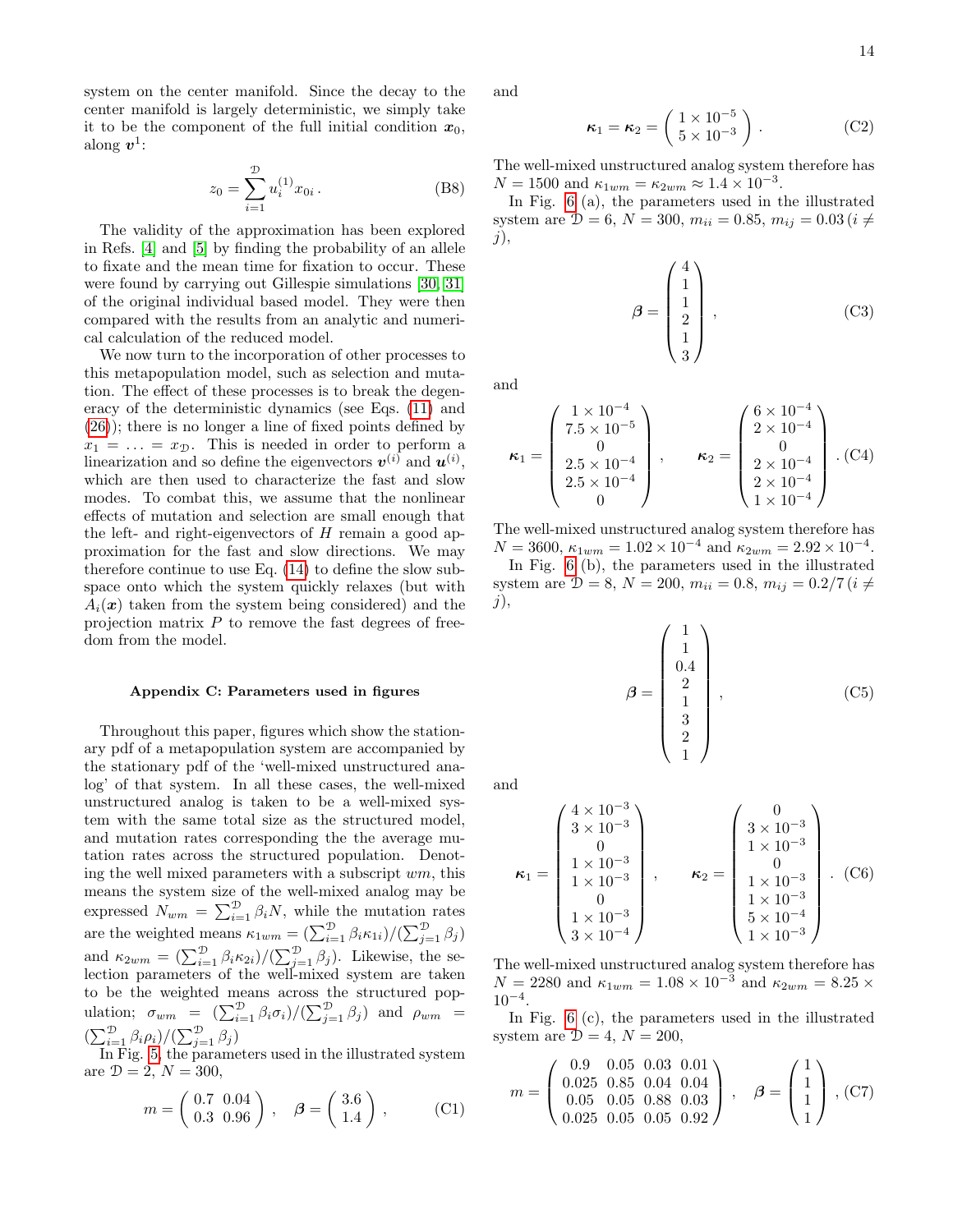and

$$
\kappa_1 = \begin{pmatrix} 4 \times 10^{-3} \\ 3 \times 10^{-3} \\ 0 \\ 1 \times 10^{-3} \end{pmatrix}, \qquad \kappa_2 = \begin{pmatrix} 0 \\ 3 \times 10^{-3} \\ 1 \times 10^{-3} \\ 0 \end{pmatrix}. \tag{C8}
$$

The well-mixed unstructured analog system therefore has  $N = 800, \ \kappa_{1wm} = 2 \times 10^{-3} \text{ and } \kappa_{2wm} = 1 \times 10^{-3}.$ 

In Fig. [6](#page-6-2) (d), the parameters used in the illustrated system are  $\mathcal{D} = 5$ ,  $N = 200$ ,

$$
m = \begin{pmatrix} 0.9 & 0.05 & 0.0 & 0.01 & 0 \\ 0.025 & 0.85 & 0.02 & 0.04 & 0.025 \\ 0.05 & 0.025 & 0.88 & 0.025 & 0.025 \\ 0.025 & 0.025 & 0.05 & 0.92 & 0.05 \\ 0 & 0.05 & 0.05 & 0.005 & 0.9 \end{pmatrix}, \quad \beta = \begin{pmatrix} 1 \\ 1 \\ 1 \\ 1 \\ 1 \end{pmatrix} (C9)
$$

and

$$
\boldsymbol{\kappa}_1 = \begin{pmatrix} 0 \\ 3 \times 10^{-3} \\ 0 \\ 1 \times 10^{-3} \\ 2 \times 10^{-3} \end{pmatrix}, \qquad \boldsymbol{\kappa}_2 = \begin{pmatrix} 0 \\ 4 \times 10^{-3} \\ 1 \times 10^{-3} \\ 0 \\ 2 \times 10^{-3} \end{pmatrix} . (C10)
$$

The well-mixed unstructured analog system is therefore taken to have  $N = 1000$ ,  $\kappa_{1wm} = 1.2 \times 10^{-3}$  and  $\kappa_{2wm} =$  $1.4 \times 10^{-3}$ .

In Fig. [7](#page-7-2) (a), the parameters used are  $\mathcal{D} = 3, N = 230$ ,  $m_{ii} = 0.9, m_{ij} = 0.05 (i \neq j), s = 2.15 \times 10^{-3},$ 

$$
\boldsymbol{\beta} = \begin{pmatrix} 1 \\ 2 \\ 4 \end{pmatrix}, \qquad (C11)
$$

and  $\kappa_{1i} = 2 \times 10^{-4}$ ,  $\kappa_{2i} = 1 \times 10^{-4}$ ,

$$
\boldsymbol{\rho} = \begin{pmatrix} 0 \\ 0 \\ 1 \end{pmatrix}, \qquad \boldsymbol{\sigma} = \begin{pmatrix} 1 \\ 1 \\ 0 \end{pmatrix}. \tag{C12}
$$

The well-mixed unstructured analog system therefore has  $N = 1610, \ \kappa_{1wm} = 2 \times 10^{-4}, \ \kappa_{2wm} = 1 \times 10^{-4}, \ \sigma_{wm} =$  $3/7$  and  $\rho_{wm} = 4/7$ .

In Fig. [7](#page-7-2) (b), the parameters used are  $\mathcal{D} = 4, N = 400$ ,  $m_{ii} = 0.8, m_{ij} = 0.2/3 (i \neq j), s = 2.5 \times 10^{-3},$ 

$$
\beta = \begin{pmatrix} 1 \\ 1 \\ 2 \\ 1 \end{pmatrix}, \tag{C13}
$$

and

$$
\kappa_1 = \begin{pmatrix} 6 \times 10^{-4} \\ 6 \times 10^{-4} \\ 6 \times 10^{-4} \\ 6 \times 10^{-4} \end{pmatrix}, \qquad \kappa_2 = \begin{pmatrix} 2 \times 10^{-3} \\ 4 \times 10^{-3} \\ 1 \times 10^{-4} \\ 6 \times 10^{-4} \end{pmatrix} (C14)
$$

with

$$
\rho = \begin{pmatrix} 1 \\ 0 \\ 1 \\ 0 \end{pmatrix}, \qquad \sigma = \begin{pmatrix} -1 \\ 2 \\ 0 \\ 1 \end{pmatrix}. \tag{C15}
$$

The well-mixed unstructured analog system therefore has  $N = 2000, \, \kappa_{1wm} = 6 \times 10^{-4}, \, \kappa_{2wm} = 1.36 \times 10^{-3}, \, \sigma_{wm} = 1.36 \times 10^{-3}$ 2/5 and  $\rho_{wm} = 3/5$ .

In Fig. [7](#page-7-2) (c), the parameters used are  $\mathcal{D} = 5, N = 200$ ,  $m_{ii} = 0.85, m_{ij} = 3.75 \times 10^2 (i \neq j), s = 1.5 \times 10^{-2},$ 

$$
\beta = \begin{pmatrix} 2 \\ 1 \\ 2 \\ 1 \\ 2 \end{pmatrix}, \qquad (C16)
$$

and  $\kappa_{1i} = 1 \times 10^{-4} = \kappa_{2i} = 1 \times 10^{-4}$ ,

$$
\rho = \begin{pmatrix} 1 \\ 1 \\ 1 \\ 0 \\ 0 \end{pmatrix}, \qquad \sigma = \begin{pmatrix} 0 \\ 0 \\ 0 \\ 0 \\ 1 \end{pmatrix}. \tag{C17}
$$

The well-mixed unstructured analog system therefore has  $N = 1600, \ \kappa_{1wm} = 1 \times 10^{-4}, \ \kappa_{2wm} = 1 \times 10^{-4}, \ \sigma_{wm} =$ 1/4 and  $\rho_{wm} = 5/8$ .

In Fig. [7](#page-7-2) (d), the parameters used are  $\mathcal{D} = 6, N = 400$ ,  $m_{ii} = 0.8, m_{ij} = 4 \times 10^2 (i \neq j), s = 5 \times 10^{-3},$ 

$$
\beta = \begin{pmatrix} 1 \\ 1 \\ 2 \\ 1 \\ 3 \\ 1 \end{pmatrix}, \qquad (C18)
$$

and

$$
\kappa_1 = \begin{pmatrix} 6 \times 10^{-4} \\ 6 \times 10^{-4} \\ 6 \times 10^{-4} \\ 6 \times 10^{-3} \\ 0 \\ 0 \end{pmatrix}, \qquad \kappa_2 = \begin{pmatrix} 2 \times 10^{-3} \\ 4 \times 10^{-3} \\ 1 \times 10^{-3} \\ 6 \times 10^{-4} \\ 0 \\ 0 \end{pmatrix} \quad (C19)
$$

with

$$
\rho = \begin{pmatrix} 1 \\ 0 \\ 1 \\ 0 \\ 1 \\ -1 \end{pmatrix}, \qquad \sigma = \begin{pmatrix} -1 \\ 2 \\ 0 \\ 1 \\ 1 \\ -1 \end{pmatrix}. \tag{C20}
$$

The well-mixed unstructured analog system therefore has  $N = 3600, \ \kappa_{1wm} = 9.3 \times 10^{-4}, \ \kappa_{2wm} = 9.6 \times 10^{-4},$  $\sigma_{wm} = 4/9$  and  $\rho_{wm} = 5/9$ .